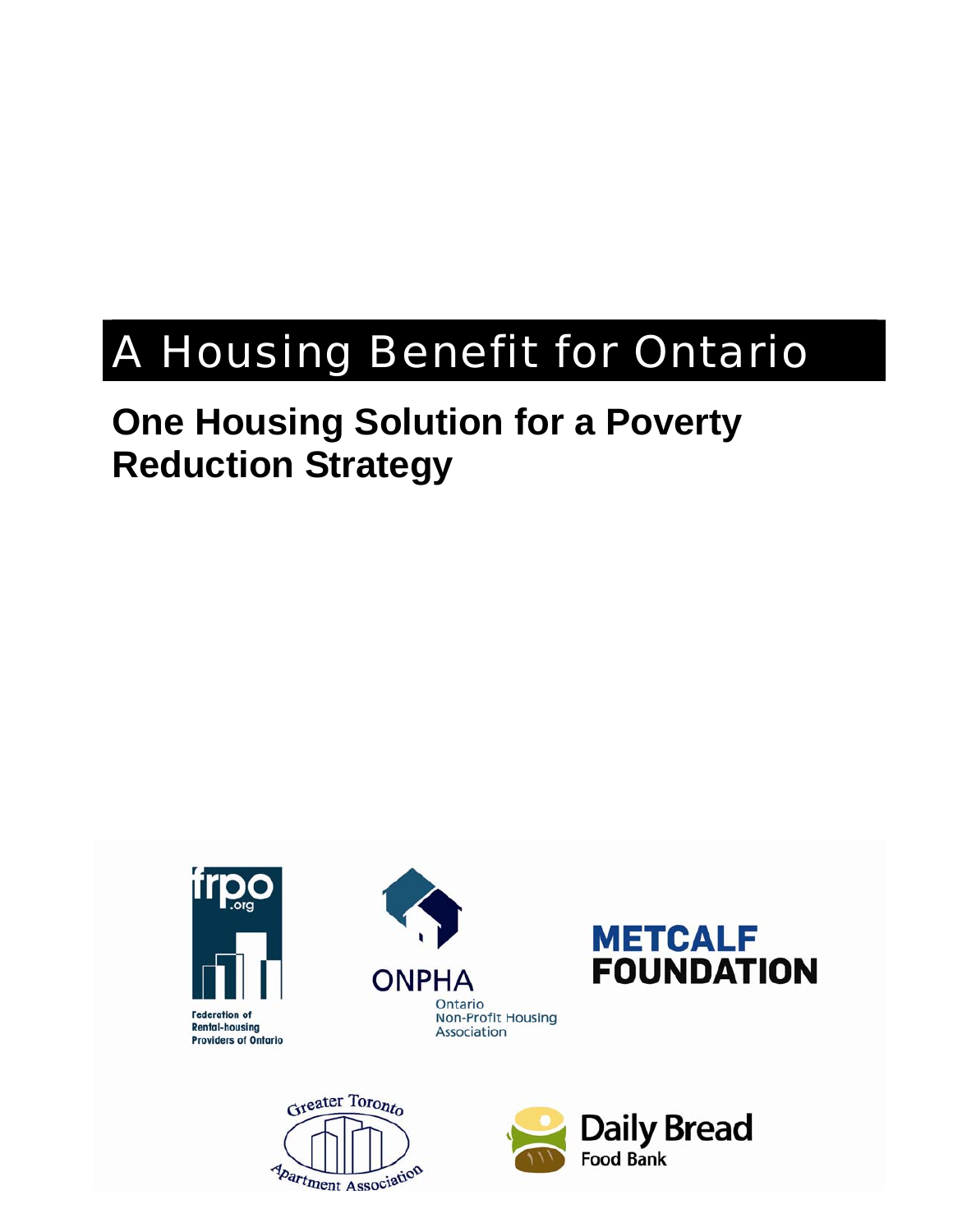## **A Housing Benefit for Ontario: One Housing Solution for a Poverty Reduction Strategy**

November 2008

A proposal submitted to the Province of Ontario by a coalition of industry and community organizations:

Federation of Rental Housing Providers of Ontario Ontario Non-Profit Housing Association Greater Toronto Apartments Association Daily Bread Food Bank Metcalf Charitable Foundation Atkinson Charitable Foundation

*This brief was prepared with the help of: Steve Pomeroy, Focus Consulting/University of Ottawa Marion Steele, University of Guelph and Cities Centre, University of Toronto Joshua Hoy, University of Guelph*  John Stapleton, Open Policy, policy fellow at St. Christopher House and the Metcalf *Foundation*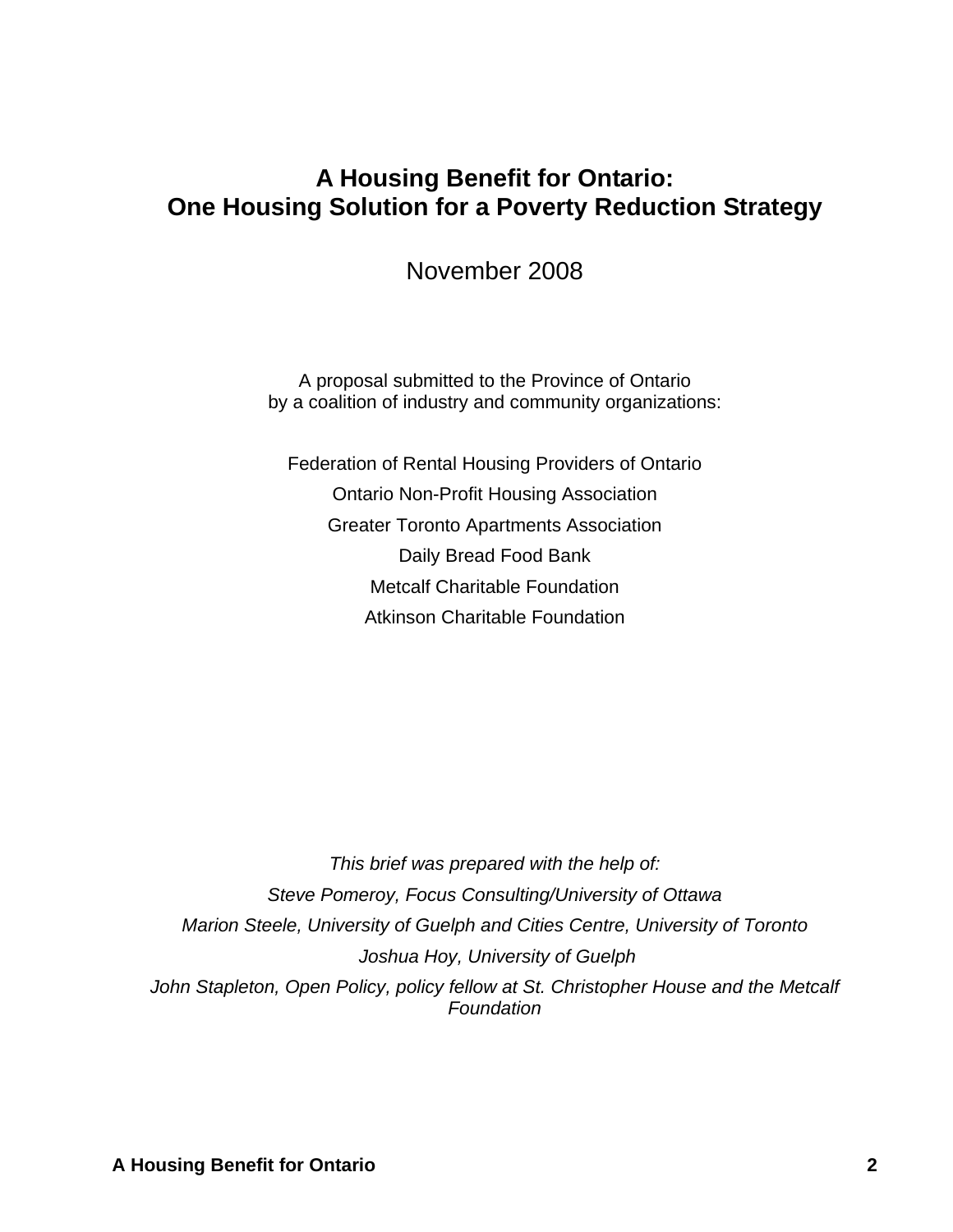# **CONTENTS**

| WHAT CAN WE GAIN BY DESIGNING A NEW HOUSING BENEFIT?10                                                         |  |
|----------------------------------------------------------------------------------------------------------------|--|
|                                                                                                                |  |
| DETERMINING ELIGIBILITY FILLER CONTINUES AND ACCORDING A CONTINUES AND THE CONTINUES AND THE CONTINUES AND THE |  |
|                                                                                                                |  |
|                                                                                                                |  |
|                                                                                                                |  |
|                                                                                                                |  |
|                                                                                                                |  |
| USING THE NEW FORMULAS TO CONTROL MARGINAL EFFECTIVE TAX RATES 15                                              |  |
|                                                                                                                |  |
|                                                                                                                |  |
|                                                                                                                |  |
| MODELLING AND COSTING: ONE PROGRAM DESIGN OPTION 18                                                            |  |
|                                                                                                                |  |
|                                                                                                                |  |
|                                                                                                                |  |
|                                                                                                                |  |
| APPENDIX A COMMENTS ON THE RENTAL OPPORTUNITIES FOR ONTARIO                                                    |  |
|                                                                                                                |  |
| APPENDIX B HOUSING ALLOWANCES IN OTHER JURISDICTIONS 25                                                        |  |
|                                                                                                                |  |
| THE SIMPLE 2005 ESTIMATES, USING THE 2005 SURVEY OF HOUSEHOLD SPENDING  27                                     |  |
| THE EXTENDED 2005 ESTIMATES, USING THE SHS 2005 AND THE SHS 2004 (INFLATED)  27                                |  |
|                                                                                                                |  |
| APPENDIX D WHY THE 100% SUBSIDY RATE HAS NOT BEEN EFFECTIVE IN                                                 |  |
|                                                                                                                |  |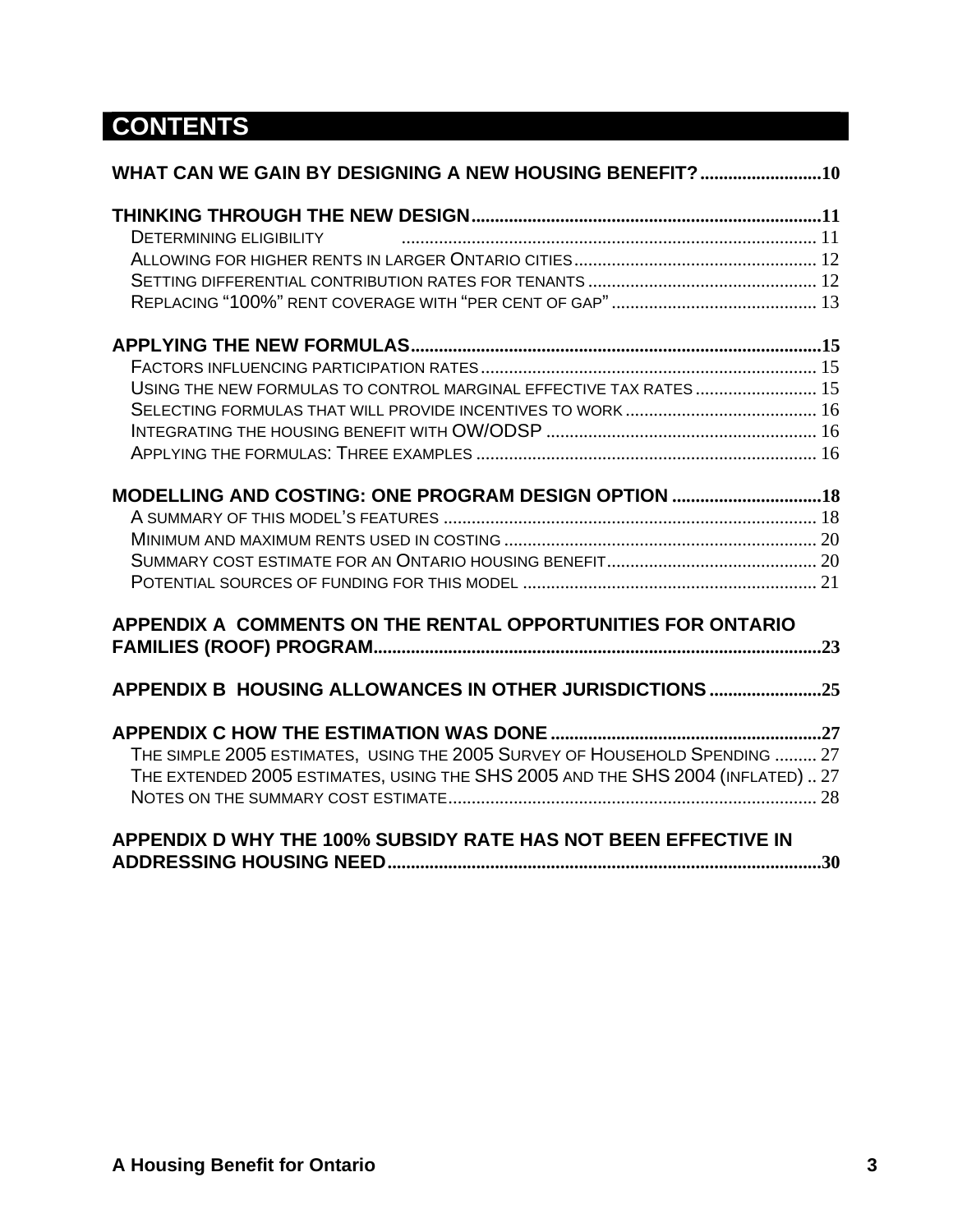# **SUMMARY**

## **A HOUSING BENEFIT FOR ONTARIO:** *ONE HOUSING SOLUTION FOR A POVERTY REDUCTION STRATEGY*

Hundreds of thousands of poor people in Ontario – whether they work or receive social assistance – spend more than half their income on shelter. This is a proposal to address this feature of poverty in Ontario by designing a new housing benefit.

A broad coalition from the rental housing industry, the non-profit housing sector, the community-based sector, as well as two private foundations, came together to develop these ideas.

It is no accident that the coalition includes Daily Bread Food Bank. According to the food bank's 2008 survey of its clients, the average food bank client paid 77% of income on rent and utilities. When people have to pay the rent, they go without food. Forty-two per cent of the people in the food bank survey said they had gone without food for a whole day at least once during the past year.

Organizations representing the landlords who rent to the poor are also a part of this coalition. They know how housing markets work in this province. They know, for example, that the cost of housing is much higher in larger urban centres. Yet the housing benefit that people on welfare receive is based on the same formula no matter where the recipient lives. This proposal suggests a way to address that disparity.

The coalition also includes social policy consultants who are trying to draw attention to the unintended ways that tangled welfare rules defeat the very people doing their best to get ahead. Welfare rules and practices are partly responsible for inflation at the low end of the rental market. Some landlords inflate rents to match benefits, and both the poor and the government pay for it. There are ways to change welfare practices so this can't be done so easily. This paper talks about how to do that.

Social housing – housing that charges rent geared-to-income – is a very limited resource in this province. It represents only 5% of the total housing stock and 18% of the rental units. The waiting lists are many years long.

There is **no** housing-related income program to help the working poor in Ontario.<sup>[1](#page-3-0)</sup> Thousands of working families in our province pay over half their income on rent. This paper proposes a housing benefit that would extend to the working poor and help to stabilize them in the workforce. It would also create a new, transitional mechanism for people moving from welfare to low-paid work, easing the housing burden while they attempt to escape from the welfare trap.

<span id="page-3-0"></span> $1$  In recent years, the province introduced a form of housing allowance called ROOF, but this had limited duration and rationed eligibility. It is not accepting new applicants.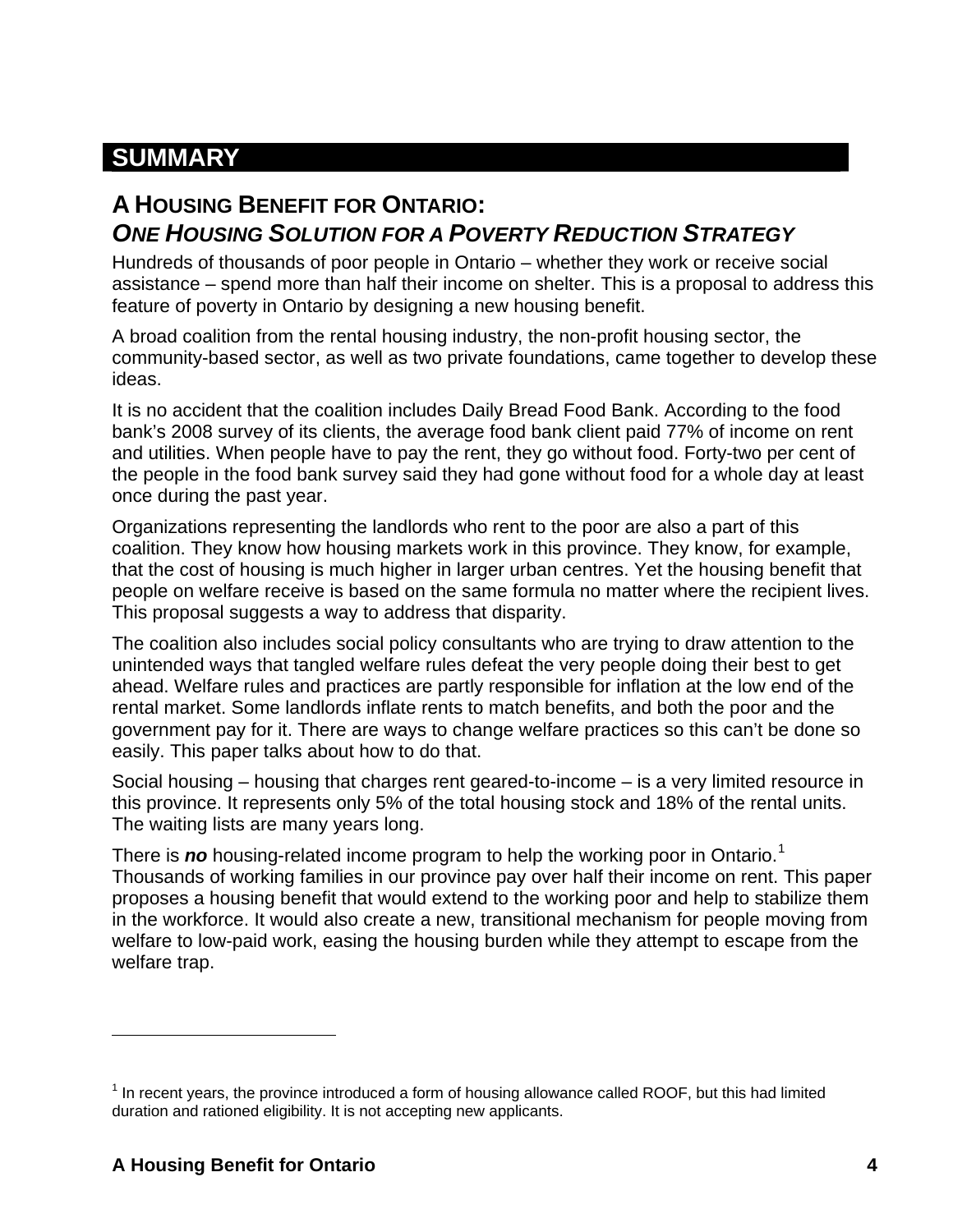The new housing benefit we describe in this paper has contours similar to the recently introduced Ontario Child Benefit. It would create a new form of income assistance, outside of the welfare payment system. It would remain in place once a welfare recipient leaves social assistance for work, but phase out as income rises and self-reliance grows.

Under the current rent subsidy system for those on Ontario Works and disability benefits, it is possible, in some parts of Ontario, for the government to pay 100% of a person's rent. This proposal is designed to make sure that tenants carry a portion of their rent as a personal cost. Why? Because poorer people should have a stake in seeking out the best value they can get for their housing money. When poorer people begin acting like consumers in the housing market, they bring competitive forces to bear on landlords, and help to stop rent inflation.

A carefully designed housing benefit could significantly improve both housing and poverty outcomes in Ontario. We argue that it would involve minimal new cost to government, provided there are significant reallocations of existing program spending to support the new design.

This proposal focuses on a Housing Benefit as one part of a broader solution for addressing housing-related poverty. While it is a key component from an income standpoint, it should be regarded as complementary to a range of other solutions needed to address the shortage in the supply of affordable housing.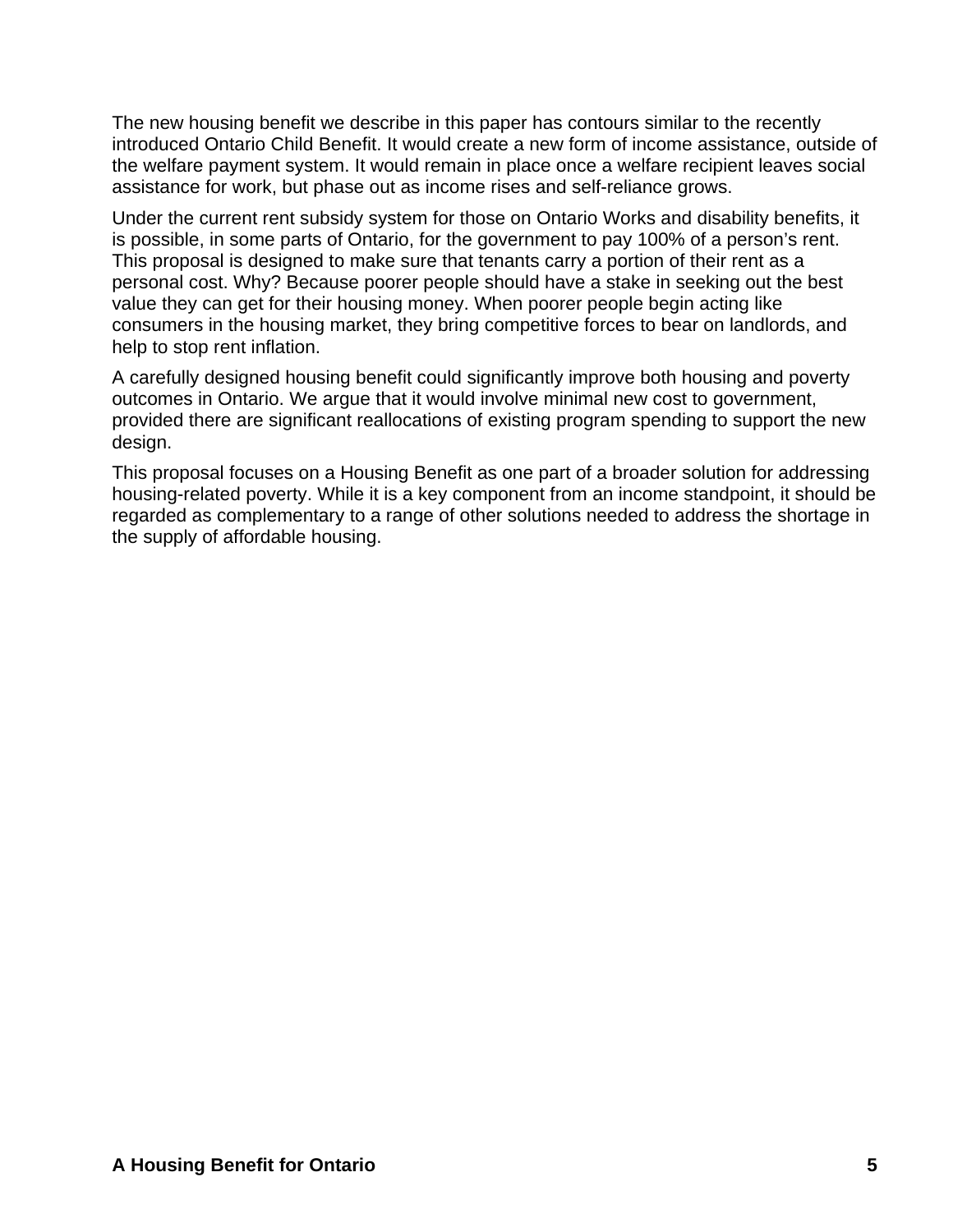# **THE BURDEN OF SHELTER COSTS ON THE POOR**

In almost all large Ontario cities, people who live below poverty lines are burdened with high shelter costs. Rental costs (including utilities) often consume more than half of a household's income. High shelter costs crowd out other necessities and are a big cause of the financial and psychological stress poor people face. Lack of secure housing keeps them far from available for work.

Unlike other necessities, housing is an 'indivisible' expenditure. When funds run short during the month, a



family can spend less on most things.

They can buy used clothes or postpone purchases. They can eat less, lower the quality of their food, or go to a food bank. They can walk or get a ride rather than paying for a bus or gas. Housing, however, is unique. Before anything else, people must pay the rent. Failing to do so causes a downward spiral of events, including an impaired credit rating, risk of – or actual – eviction, the stress and cost of finding somewhere else to live, and, at the very worst, homelessness.

Unpaid rent and its consequences also affect costs for governments and landlords. For landlords, the costs include: rent that they cannot recover; time spent filing applications with a housing tribunal; and time delays in finding new tenants. For government, there are administrative costs in dealing with eviction and in programs such as rent banks that provide temporary help to people in arrears. There are also the costs of legal aid and temporary shelters for those who are evicted for not paying their rent.

Low income households, and especially renters, pay a disproportionately high proportion of income for housing. In the graph to the right, shelter cost-to-income ratios are well above the 30% norm until well into the  $4<sup>th</sup>$  decile.<sup>[2](#page-5-0)</sup>

<span id="page-5-0"></span> $2$  In the lowest decile, the data may be distorted by the inclusion of households with low income that are using savings to pay for housing. This may include some self-employed in new ventures, where business income remains low, but housing costs are established.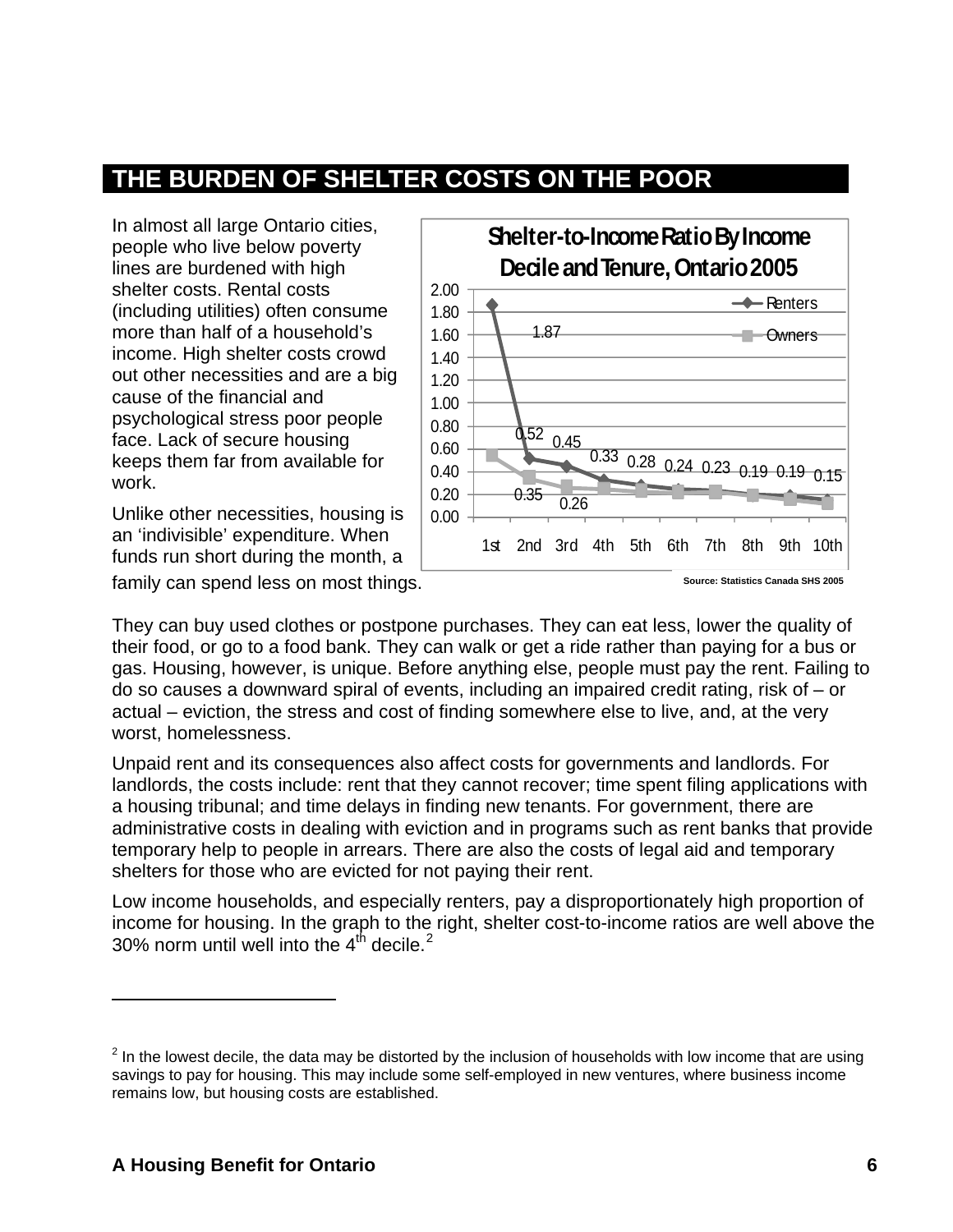These statistics are corroborated by a 2008 survey of users at Daily Bread Food Bank, which found that the average food bank client paid 77% of income on rent and utilities.

## **WHO CARRIES THE HIGHEST BURDENS?**

The table below estimates households with high shelter cost burdens, based on 2006 census data.

| <b>Estimate of Households with High Shelter Cost Burden (2006 Census)</b>                                                                                                                                                                                                                                                                                                                                       |                                                            |           |                 |  |  |  |
|-----------------------------------------------------------------------------------------------------------------------------------------------------------------------------------------------------------------------------------------------------------------------------------------------------------------------------------------------------------------------------------------------------------------|------------------------------------------------------------|-----------|-----------------|--|--|--|
|                                                                                                                                                                                                                                                                                                                                                                                                                 | Renters                                                    | Owners    | All $^{(1)}$    |  |  |  |
| Total Households                                                                                                                                                                                                                                                                                                                                                                                                | 1,301,000                                                  | 3,200,000 | 4,501,000       |  |  |  |
| Paying $> 50\%$ for shelter                                                                                                                                                                                                                                                                                                                                                                                     | 261,000                                                    | 255,900   | 517,000         |  |  |  |
| Paying $> 30\%$ for shelter                                                                                                                                                                                                                                                                                                                                                                                     | 580,000                                                    | 665,160   | 1,245,500       |  |  |  |
| OW/ODSP Case loads <sup>(2)</sup>                                                                                                                                                                                                                                                                                                                                                                               | 400,000                                                    | 17,000    | $417,000^{(2)}$ |  |  |  |
|                                                                                                                                                                                                                                                                                                                                                                                                                 | Estimated working poor and seniors paying >50%<br>100,140  |           |                 |  |  |  |
|                                                                                                                                                                                                                                                                                                                                                                                                                 | Estimated working poor and seniors paying > 30%<br>828,425 |           |                 |  |  |  |
| (1) Census table excludes households with negative income                                                                                                                                                                                                                                                                                                                                                       |                                                            |           |                 |  |  |  |
| (2) In September point in time, vs. full year - most will be renters. Includes 197k OW 220k<br>ODSP). Of total renter cases 293,000 live in private rented apartments; 59,000 live in<br>social housing and the remainder are case counts of children with severe disabilities,<br>temporary care assistance to foster children who are non wards, boarders, and other<br>persons receiving institutional care. |                                                            |           |                 |  |  |  |

People who receive Ontario Works and Ontario Disability Support (OW and ODSP) make up a large portion of the households paying more than 50% of income for housing. $3$  These households may not receive benefits for the whole year, but the chart shows the households receiving benefits in September 2006 (417,000 households). This represents 80% of households paying greater than 50%.<sup>[4](#page-6-1)</sup> At the lower affordability threshold of 30%, OW and ODSP accounts for roughly one-third, with the remaining two thirds being seniors with low income or the working poor.

The table shows more than 800,000 working poor households pay more than 30% of income for housing. More than 100,000 pay more than 50%.

<span id="page-6-0"></span> $3$  This table uses OW/ODSP payments as a proxy for households. This will be a close proxy among families. For unrelated single persons especially, payment counts will overestimate the number of households. That is because there may be two or more persons, sharing a dwelling, each receiving OW. Also, a person receiving OW may share with a family receiving OW. For these reasons, the table represents an upper limit on OW/ODSP households and a lower limit on the net number of working poor.

<span id="page-6-1"></span><sup>&</sup>lt;sup>4</sup> Statistically, this is an anticipated outcome because in almost all cases the structure of OW/ODSP benefits is such that the shelter component is close to 50% of the total benefit. Also, in many cases, households pay rent in excess of the shelter maximum. However some households paying more than 50% of income for shelter do not have low incomes; some are students or others with only temporarily low income.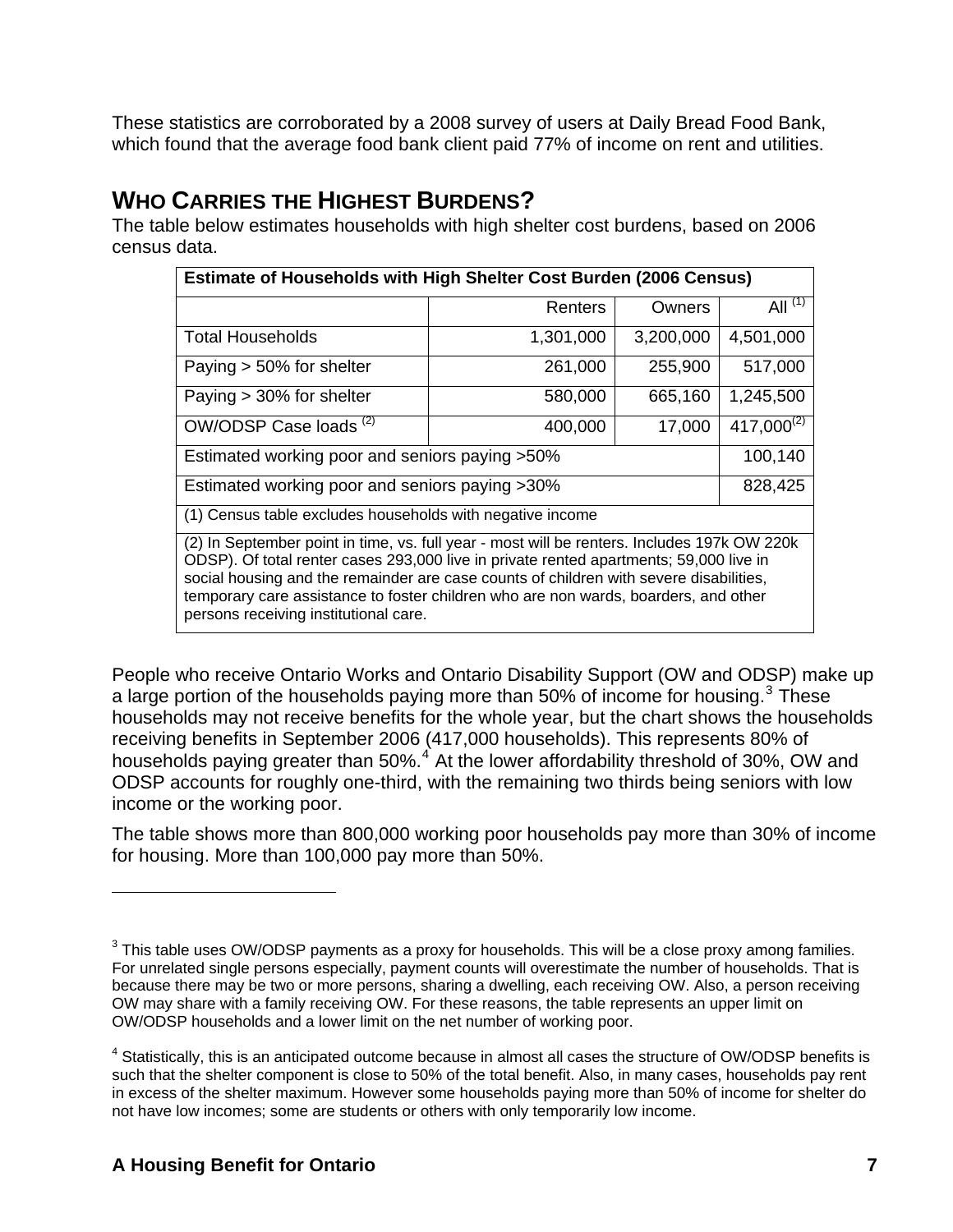The numbers in this table reflect an outside estimate of the potential recipients of a new housing benefit. The number of people who actually would qualify depends on how the program gets designed. Also, we know from other jurisdictions that have housing benefit programs that actual participation rates are well below 100% of the eligible household.

There is another group, not shown on the table that could benefit from a newly designed housing benefit. These are people in short-term or emergency need, such as for victims of violence. $5$ 

## **WHAT KIND OF SHELTER SUPPORTS EXIST NOW? WHAT ARE THE WEAKNESSES IN THESE PROGRAMS?**

Social housing that charges rent-geared-to-income is a very limited resource, representing only 5% of the total housing stock and 18% of the rental units in the province. Because it has long waiting lists, social housing is slow to respond to short-term need.

There is no housing-related income program to help the working poor.

A recent provincial initiative, Rental Opportunities for Ontario Families (ROOF) is a first attempt to address the need for a housing-related income program for the working poor. However, ROOF is not a permanent program and is not effectively designed.<sup>[6](#page-7-1)</sup> Moreover, the program stopped accepting applications on June 30<sup>th</sup>, 2008. We believe ROOF would be more effective if its funds were rolled into the proposed new Housing Benefit.

Ontario Works and Ontario Disability Support both explicitly include a shelter component in the overall benefit calculation. The benefit levels increase with household size, which is a desirable and positive design feature of any housing benefit that is sensitive to housing need.

## **Falling behind inflation**

 $\overline{a}$ 

The chart on the following page shows that shelter components within social assistance programs are significantly lower than modest market rents. In most cities, they are under 70%. Over time, as rents have risen, the shelter components have fallen further behind.

<span id="page-7-0"></span><sup>&</sup>lt;sup>5</sup> The province has imposed a Special Priority Policy in the Social Housing Reform Act (SHRA). Social housing providers must use the same chronological waiting list system to house both special priority applicants, including victims of family violence, and those without such priority status. In practice, this has failed to address the immediate housing needs of priority households. The Ontario Non-Profit Housing Association has recommended that the province replace the SHRA's Special Priority Policy with an emergency housing system that gives victims of violence a form of housing allowance adequate to obtain any rental housing that is available in their community. The Housing Benefit along with the OW shelter allowance would go a long way to responding to this recommendation.

<span id="page-7-1"></span> $6$  Please see Appendix A for our analysis of the ROOF program.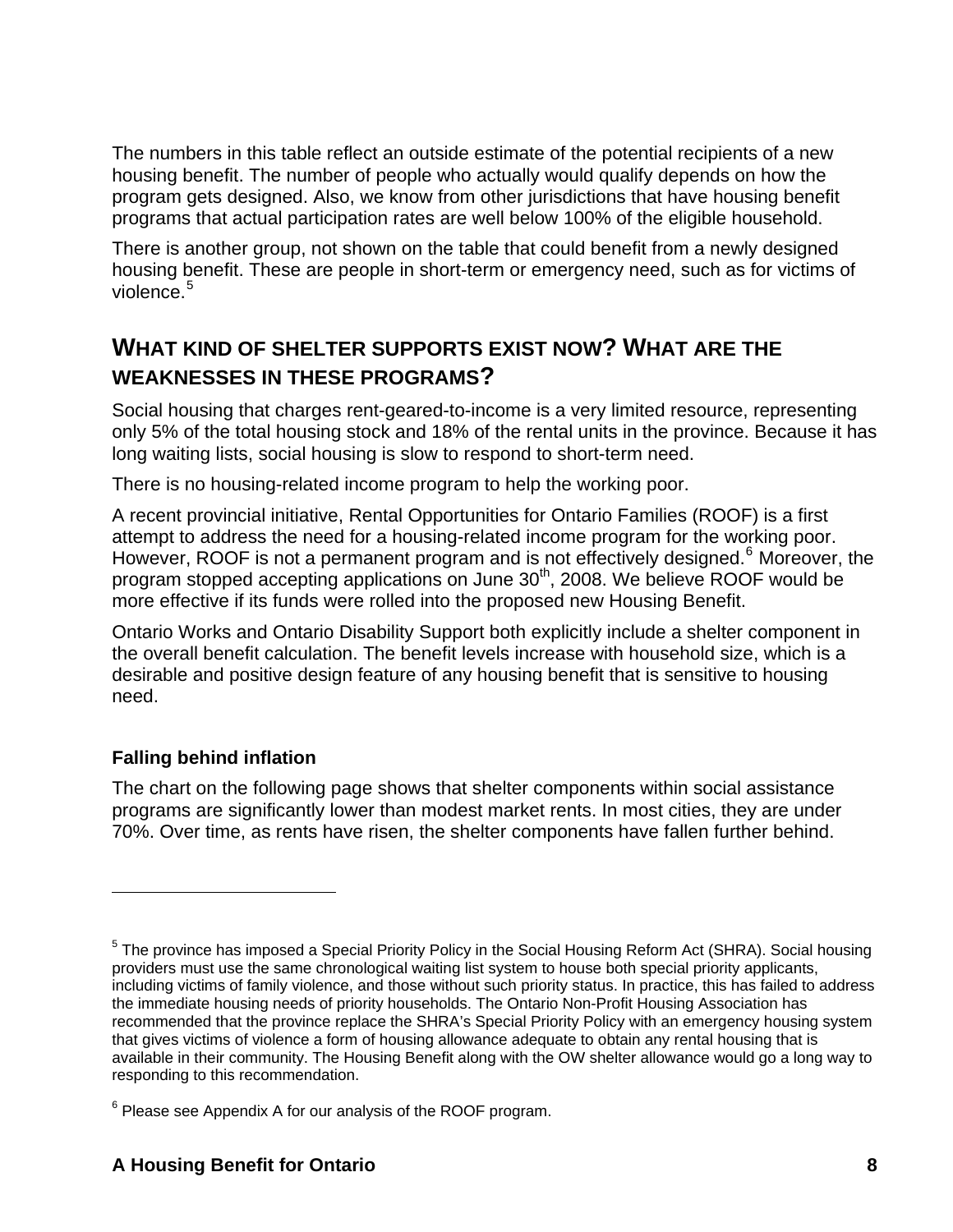Although there have been modest increases in benefit levels over the past five years (9.2%, which roughly approximates inflation), there is no formal indexing of OW/ODSP benefit levels. Due to the design of the existing shelter component of OW, these increases have not been well targeted. Any future increase could be more effectively invested into a new, welldesigned program.

#### **Inefficient delivery**

The current design of the shelter component is inefficient in getting assistance to where it is most needed. It pays 100% of the cost of housing up to a single, province-wide rent maximum. The maximum is low and inadequate for large metropolitan centres. On the other hand, in low cost markets (especially for the higher ODSP allowances), the current level of shelter assistance is sometimes adequate.



#### **Inflating the rental market**

Another problem with shelter components in OW and ODSP allowances is the effect they have on landlord and tenant behaviour. If a recipient is able to find a dwelling with rent below the maximum, the shelter component is reduced. That means there is no incentive to seek lower cost housing. Moreover, the maximum is explicit and widely known. So, rents are often set at the maximum.<sup>[7](#page-8-0)</sup> The cost of this inefficient design is borne entirely by the Ontario government in the case of ODSP and by Ontario (80%) and municipalities (20%) for OW.

A form of shelter supplement was introduced in Ontario in 2005. However, it had inflationary effects on housing prices because of program rules. It required, as a condition of eligibility,

<span id="page-8-0"></span> $<sup>7</sup>$  This is most evident in the rent setting practice for singles living in rooming house accommodation, where the</sup> ODSP maximum has effectively become the rent floor, even in poor quality accommodations.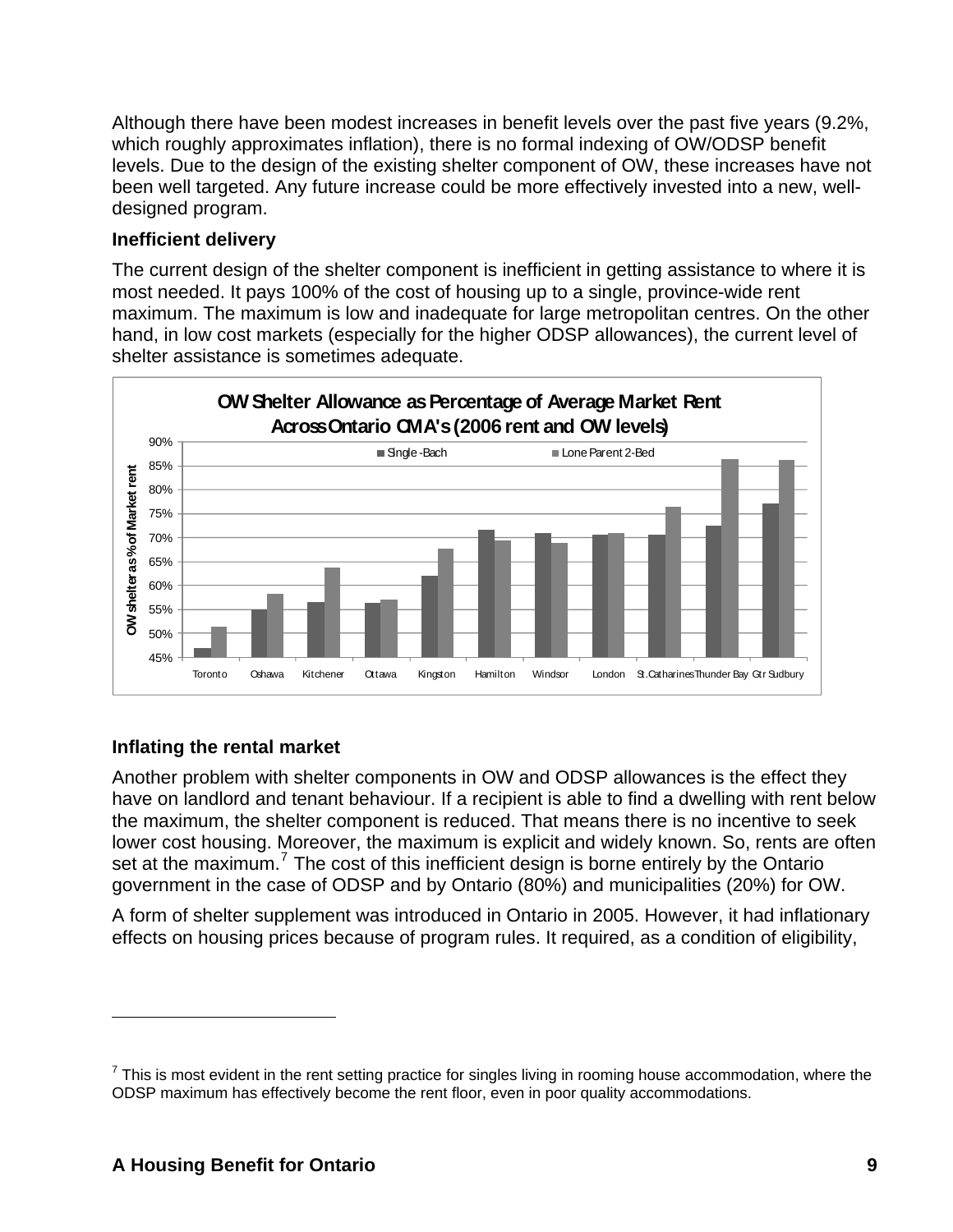<span id="page-9-0"></span>that the recipient relocate to an eligible unit.<sup>[8](#page-9-1)</sup> Vacant apartments are not subject to rent control. So, if the eligible tenants found a vacant unit, the rent had often been moved up to market. Meanwhile, their old landlord was raising the rent on the below-market unit they had vacated.

#### **Disincentives to work**

A final, but important weakness in the shelter component design is the barrier to labour market entry. In the current system of social assistance, there is only a slight transition, based on allowable earnings, before benefits are removed. Once this point is reached, people must assume the entire cost of their shelter at the same time as they assume other costs, such as the costs of dental care. This is a financial and emotional disincentive to move off of benefits, especially if it means recipients are no longer able to meet the cost of necessary items for their children.

# **WHAT CAN WE GAIN BY DESIGNING A NEW HOUSING BENEFIT?**

Housing-related poverty can be reduced through a carefully designed housing benefit. Such a design should seek to do these things:

- Reduce high shelter burdens and related risks, such as credit impairment, eviction, and homelessness.
- Extend housing assistance to the working poor and minimize risk of a return to OW.
- Minimize the possibility of rents being raised in concert with rate increases in social assistance.
- Introduce incentives for low-income tenants to shop for housing that is suitable for them, for instance, to seek out affordable housing that is closer to where they work.
- Introduce a new way to help low-income workers remain in their housing.
- Reduce barriers to move off and remain off income assistance, and gradually move out of deep poverty.

The overall objective is to create a new housing benefit that helps not just OW/ODSP recipients, but also the working poor, residents of social housing who are paying market rents, and helps prevent homelessness.<sup>[9](#page-9-2)</sup>

For OW recipients, a better design would create a more transitional effect and more gradual tapering off of assistance – with housing the last benefit to be reduced. This is because the cost of housing is the one single expenditure with the greatest impact on the household

<span id="page-9-1"></span> $8$  The more recent Rental Opportunity for Ontario Families (ROOF) program eliminates this problem as it does not require relocating.

<span id="page-9-2"></span> $^9$  The working poor and OW recipients are not mutually exclusive. There is a great deal of "churn" in OW case loads, with people moving in and out of low wage work. Often OW recipients may receive benefits for part of the year and work for other parts. See Frenette, Marc and Garnet Picot (2003) "Life After Welfare: The economic wellbeing of welfare leavers in Canada in the 1990s", Statistics Canada, Ottawa.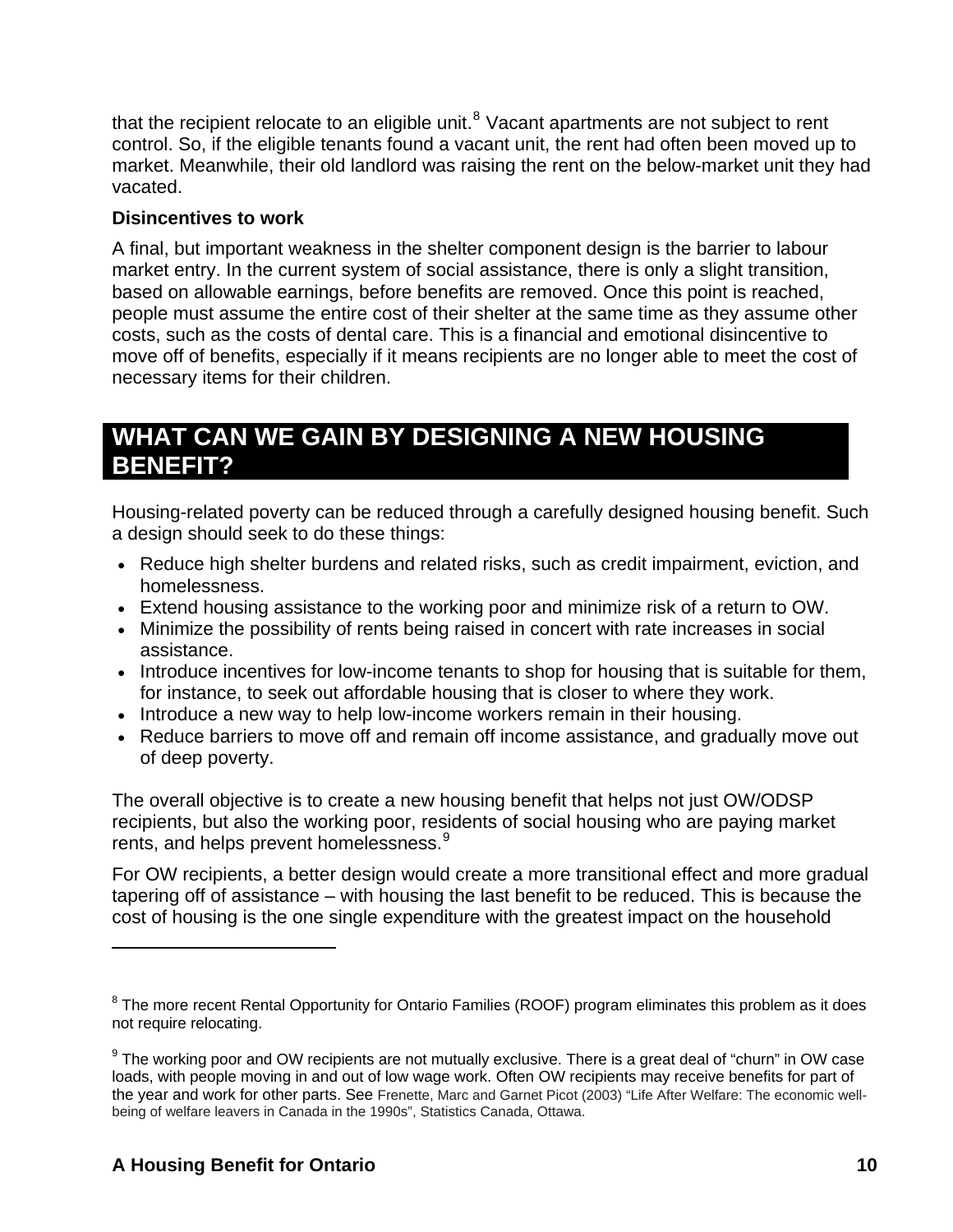<span id="page-10-0"></span>budget. It is also the most destabilizing cost if it is not paid. A well designed housing allowance, carefully integrated with income assistance and back-to-work benefits, wo uld enable people to move towards greater self-reliance.

The design of the new housing allowance must balanc e policy outcomes like these:

- Providing a substantial enough benefit to improve housing affordability for families of different compositions.
- Create work incentives by providing a benefit people continue to receive when they leave social assistance for work.
- Minimize marginal effective tax rates.
- Ensure the benefit will not contribute to housing price inflation.
- Manage program costs.
- Achieve administrative simplicity.

Our proposed housing benefit incorporates the best practices we could find in a review of housing allowances in other Canadian jurisdictions, as well as, Australia, Sweden, the United Kingdom, and the United States.<sup>[10](#page-10-1)</sup>

# **THINKING THROUGH THE NEW DESIGN**

## **DETERMINING ELIGIBILITY**

Different eligibility criteria create different program costs. As a first principle, eligibility should be based on high shelter cost burdens. The design we put forward here focuses on lowincome renters and excludes seniors. It is quite possible to extend the design, however, to include both owners and renters, and households of all ages. The Housing Allowance in Quebec, for example, includes homeowners who have heavy shelter cost burdens.

Since the objective is to help address housing-induced poverty, income level should also be a qualifying criterion. Only households with incomes below an income threshold would receive the housing benefit. Such a threshold should vary by household type – singles, families, and so on).

While it is possible to link directly to other programs or exclude certain households (such as those living in social housing), these decisions should be made based on shelter cost burden.

One group that might legitimately be excluded is youth in full time attendance at post secondary institutions. This is because students typically have low-incomes only in the short term. Also, they are eligible for student grants and loans.

<span id="page-10-1"></span> $10$  For more information on these practices, please see Appendix B, Use of Housing Allowances in Other Jurisdictions.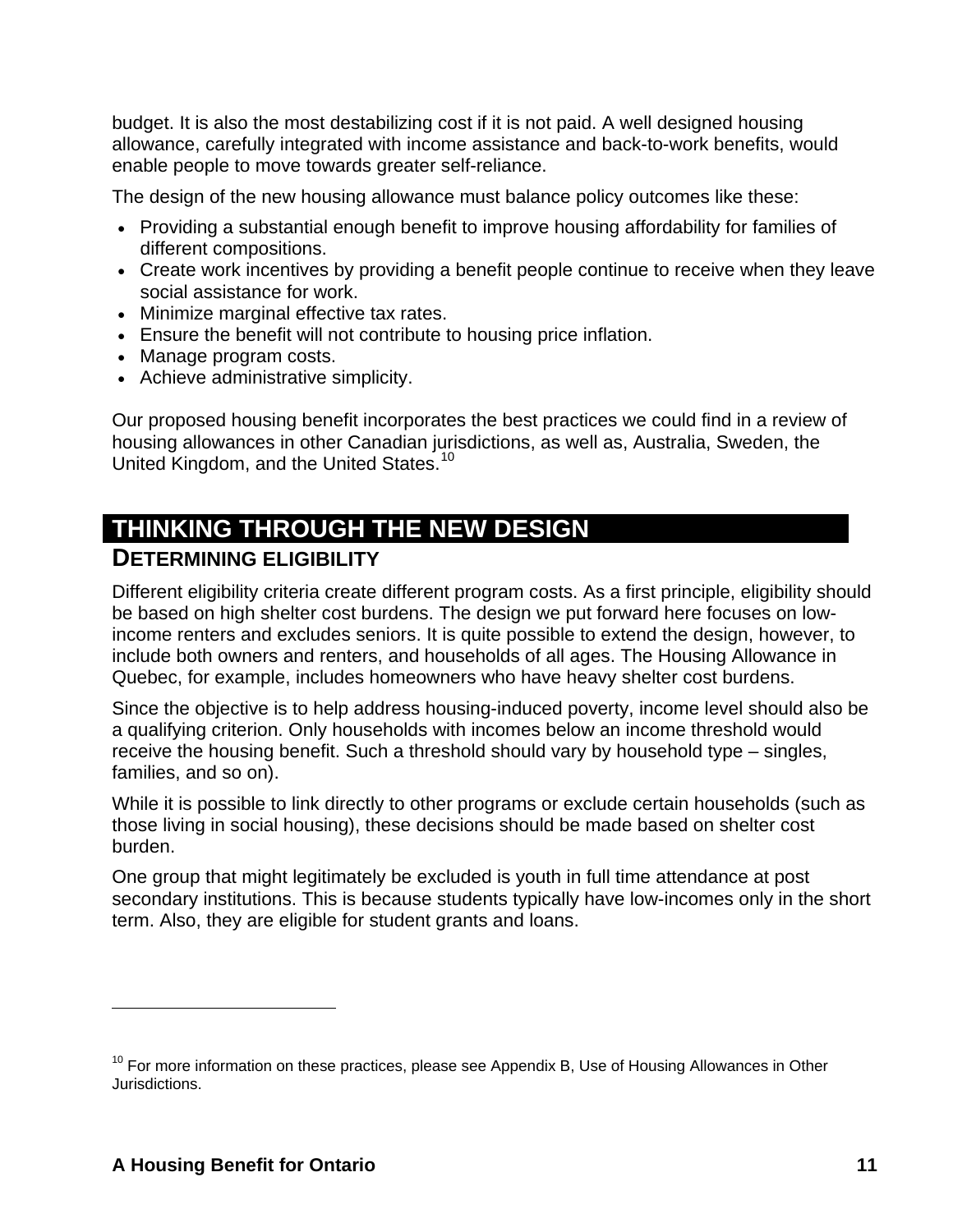## <span id="page-11-0"></span>**ALLOWING FOR HIGHER RENTS IN LARGER ONTARIO CITIES**

When a housing benefit design has the same rent maximum across all of Ontario (as in social assistance), it fails to recognize the high costs in larger metropolitan centres. Rent maximums should vary to reflect differences in costs between major centres and smaller communities. In this proposal, we suggest differentiating between centres with more than 100,000 in population and smaller ones.<sup>[11](#page-11-1)</sup> We define the maximum rent as the median rent for the population in both types of community. The medians were estimated from the Statistics Canada Survey of Household Spending. The actual maximums could be developed from either this source, or the annual Canada Mortgage and Housing Corporation (CMHC) rent survey.

## **ESTABLISHING RENT MAXIMUMS AND MINIMUM CONTRIBUTIONS**

A feature of this housing benefit program is to specify:

- minimum and maximum rents for the purpose of calculating benefits and
- a maximum amount of benefit payable.

These features enable governments to control costs.

Establishing a minimum rent or *contribution* from the tenant ensures that the recipient pays part of the rent without subsidy. This practice gives tenants an incentive to make their own decisions about the housing they can truly afford. This design element is missing from the current shelter component of OW and ODSP.

People on Ontario Works receive money for rent up to a shelter maximum. In this proposal, for purposes of modelling costs, we based the tenant's minimum rent contribution on the existing OW shelter maximum. The advantage of this feature of the design is that it synchronizes with OW. People transitioning out of OW would experience neither a loss in the Housing Benefit nor a double subsidy.

## **SETTING DIFFERENTIAL CONTRIBUTION RATES FOR TENANTS**

For those with incomes distinctly above OW levels, the tenant's contribution amount is the amount a tenant is reasonably expected to pay toward housing costs. The contribution *rate* is this amount, expressed as a percentage of income.

<span id="page-11-1"></span> $11$  Another option is to make the split between the Greater Toronto Area and the Ottawa region on the one hand and the rest of the province, on the other. We are using the 100,000 population split in this proposal because the Statistics Canada data set used for the estimation did not allow the GTA + Ottawa vs. rest-of-province division.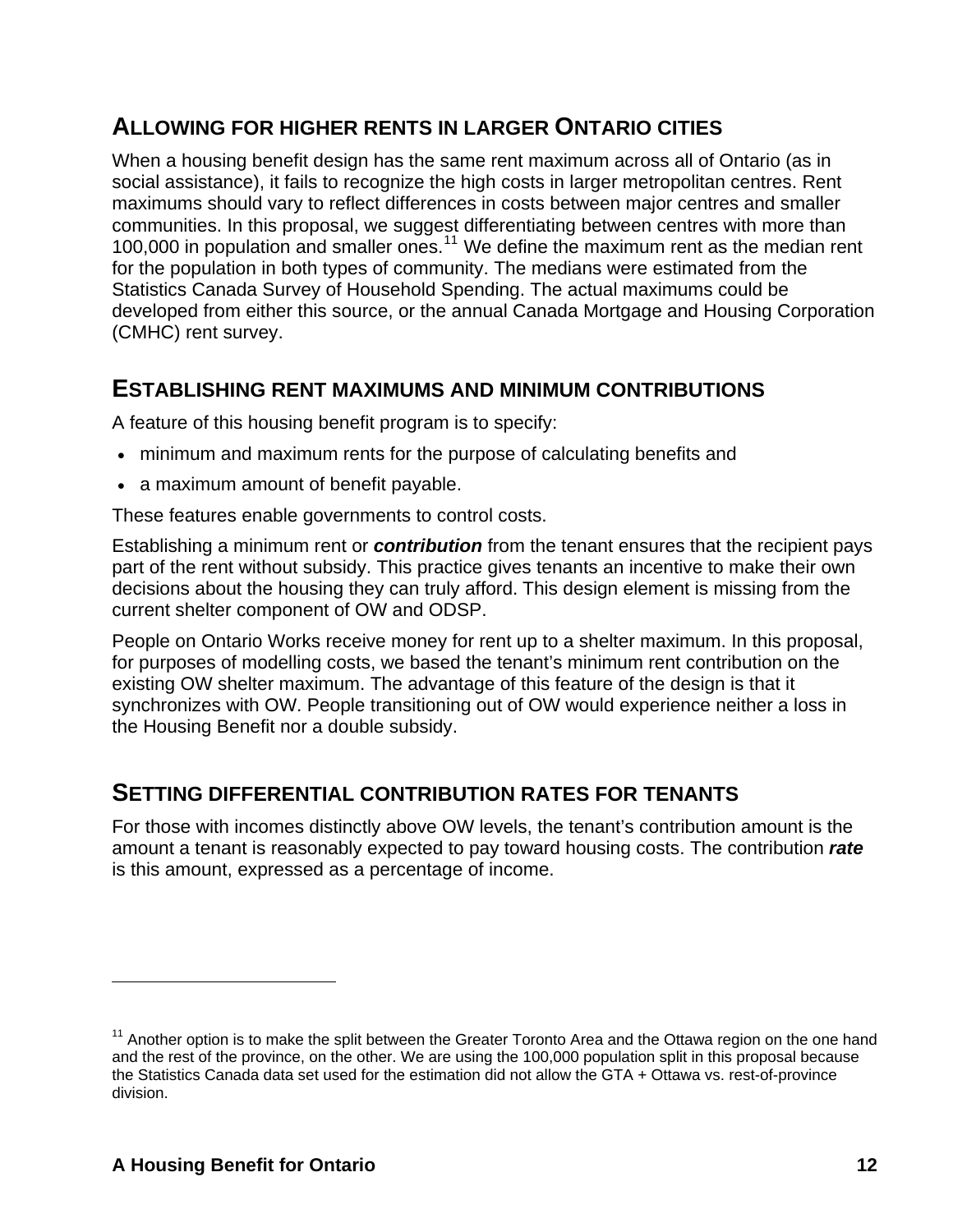<span id="page-12-0"></span>Because spending on necessities varies according to the number of dependants in a family, social assistance pays different rates according to the size of the family. Similarly, the contribution rate for the new housing benefit should vary with household size.<sup>[12](#page-12-1)</sup>

A sample model of contribution rates might be:

- Single, no dependents: 40%
- 2 person (couple; or lone parent with one child) 35%
- 3 person 30%
- 4 person 25%

The variable contribution rate accounts for the needs of families of different sizes and compositions by progressively increasing their after-rent income according to the number of family members. Although single adults working in minimum wage jobs are in a similar income situation to the single parent, they have substantially different expenses for necessities after the rent is paid. The lower contribution rate for families of two or more ensures that they have higher after-rent income to attend to the additional needs of their families.

Another reason for the differential contribution rate is to provide a benefit for low-income singles. Low-income, working-age singles in Ontario have the greatest depths of poverty, and they have not benefited from other important government programs. It is important that they benefit from this one. In this way, the differential contribution rate helps to rein in program costs, while ensuring that single people have access to the new housing benefit.

## **REPLACING "100%" RENT COVERAGE WITH "PER CENT OF GAP"**

Social assistance programs have set housing allowances that they call "100%" of rent coverage, but with low maximums. This has had unintended effects. It may seem counterintuitive, but "100%" coverage has harmed the people it was intended to help. There are two reasons for this:

- Landlords know what the maximums are. Some routinely set rents for people on OW and ODSP to the plan maximums. This has the effect of inflating rents.<sup>[13](#page-12-2)</sup>
- Governments sense that increasing this benefit is expensive while providing very little help to those with the highest housing costs. For that reason, they have been reluctant to increase it. In fact, the benefit did not increase at all from 1993 to 2003.

Paying less than 100%, in the context of the design we recommend, would provide the greatest benefits to those most in need, at a lower cost. How would this work?

<span id="page-12-1"></span> $12$  The Social Housing Reform Act currently uses a contribution rate of 30% along with specific income and asset testing procedures as part of that Act's rent-geared-to-income system. The model contribution rates presented in this paper should not be confused with the legislated requirements of that Act.

<span id="page-12-2"></span><sup>&</sup>lt;sup>13</sup> See Appendix C for a more details on why the 100% subsidy design has not been effective in Ontario.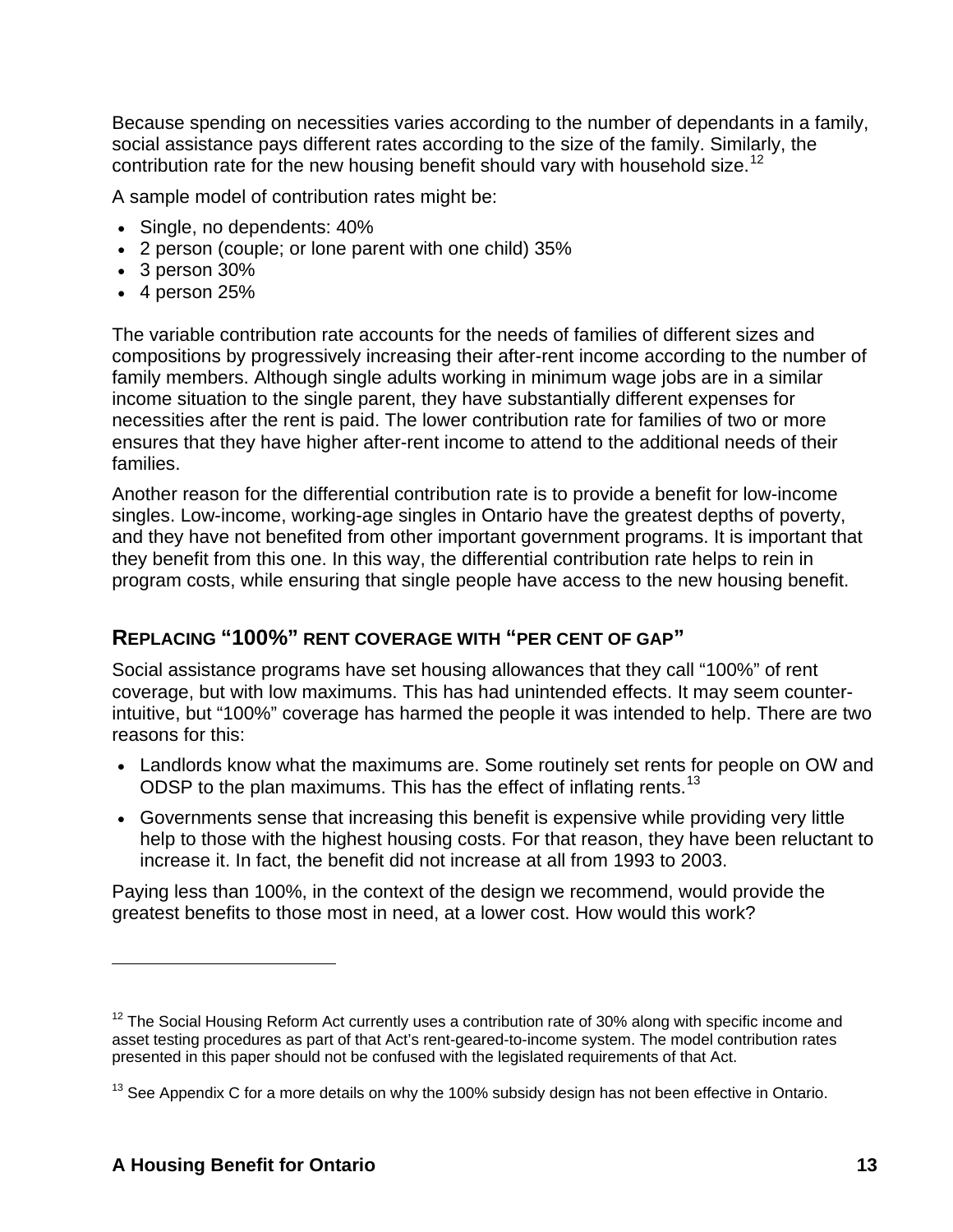A new formula is needed for calculating housing allowances, one that is less transparent to landlords and more sensitive to individual circumstances. The formula we suggest is called "per cent of gap". The "gap" we refer to is the difference between the actual rent people have to pay and the contribution amount (the amount they are *capable* of paying, which we described earlier). The amount that will be paid to the recipient in the form of a housing benefit is a percentage of this gap.

When applying the formula, actual rents would be capped at a maximum, defined as the median rent for larger or smaller population centres. Minimum rent would be defined as the OW shelter allowance.

The per cent of gap formula would pay only part of the difference between the actual rent and the tenant's contribution amount.<sup>[14](#page-13-0)</sup> There are four benefits to this, all involving behavioural incentives:

- 1. When landlords know that tenants have to pay (at least in part) for rent increases out of their own pockets, it is a disincentive to raise the rent.
- 2. Because the housing benefit will vary from tenant to tenant, it will be less clear to landlords what level of assistance they are receiving.
- 3. Because they must contribute towards the actual rent themselves, tenants may become more active in trying to get the best rent possible. If they are able to retain their housing through a combination of their own contribution and the housing benefit, they do not face the specter of moving from their communities.
- 4. When tenants don't have to move, apartments do not become vacant and subject to unregulated rent increases, which cause further rental market inflation.<sup>[15](#page-13-1)</sup>

#### **Selecting a per cent of gap for this model**

1

Programs in other jurisdictions have selected per cent of gap formulas that range from 60% to 90%. For purposes of modelling costs in this paper, we used 75%.

<span id="page-13-0"></span><sup>&</sup>lt;sup>14</sup> Housing allowance programs in other provinces using gap-type plans never cover 100% of rent. Quebec uses 67% of the gap. In Manitoba and BC, which do not cover social assistance recipients, the per cent of gap is 90% for the lowest income, gradually declining until it is 60% for the highest income.

 $14$  cont'd Among other countries, the UK Housing Benefit is a rare exception in covering 100% of rent. The Swedish housing allowance pays out 75% of the affordability gap. The Australia Commonwealth Rent Assistance (CRA) is similar to the Quebec model. Subsidy levels are calculated based on both a minimum and maximum rent threshold as well as a maximum total subsidy amount. The minimum rent threshold reflects the fact that general income assistance benefits are intended to cover basic living and housing costs. The CRA is intended to top up the basic allowance to help with higher rent costs. The rate at which CRA is paid is 75 cents for every dollar above the minimum rent threshold until a maximum rate is reached.

<span id="page-13-1"></span> $15$  There is evidence from both the Manitoba housing allowance and the Quebec housing allowance that a housing benefit of this type does not lead to rent inflation. See for example Canada Mortgage and Housing Corporation (2006) *Housing Allowance Options for Canada*, prepared by Finkel, Climaco, Khadduri and Steele.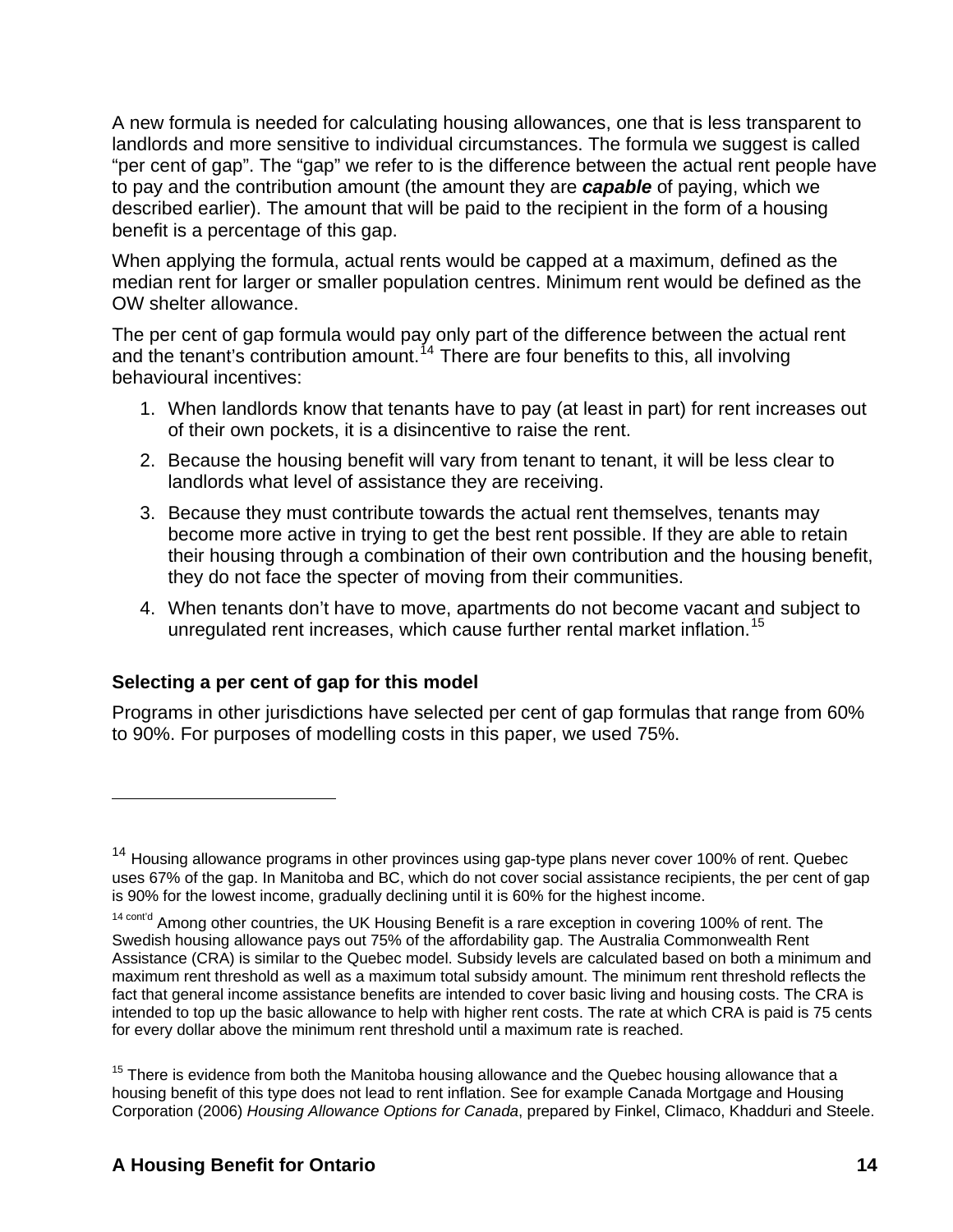<span id="page-14-0"></span>We based our model mainly on Quebec's program. This is a good model because it integrates directly with the income assistance program and is designed to help smooth the transition for people moving off assistance into work.

# **APPLYING THE NEW FORMULAS**

## **FACTORS INFLUENCING PARTICIPATION RATES**

In other jurisdictions, many eligible households do not exercise the option to seek benefits under shelter allowance programs. Participation seldom exceeds 85% of eligible participants and can often be much lower. This is especially so in programs targeted to seniors (50- 70%). A variety of factors influence this. Low levels of assistance often reduce the attraction of the program. Poor communication about the program, and how to apply, affect the level of applications. When government employees counsel people to enroll, participation rates rise. Because the model we are proposing includes OW/ODSP recipients, we assume higher enrollment may result.

Selecting the contribution rate and per cent of gap chosen will certainly affect eligibility. For example, anyone whose rent is 30% or less of their income would not be eligible for any assistance. They would be defined as not having an affordability problem. So, setting the contribution rate at 35% or 40% reduces total potential *beneficiaries.* 

## **USING THE NEW FORMULAS TO CONTROL MARGINAL EFFECTIVE TAX RATES**

The combined contribution rate and per cent of gap formulas comprise the tax (or recovery) rate on the housing benefit as income rises. Here is an example of how this works:

A single person with a contribution rate/per cent of gap of 40/75 will have a tax rate of 30%. However, someone with 40/90 would have a tax rate of 36%.

A higher per cent of gap provides a higher initial benefit for a single person. But it will also result in steep tax rates as income rises. The selection of the per cent of gap and contribution rate should balance the need for a reasonable housing benefit with the need to keep marginal effective tax rates low. This is important in order to retain work incentives as income rises.

#### For this reason, *selection of the contribution rate and per cent of gap cannot be considered in isolation from the marginal effective tax rate.*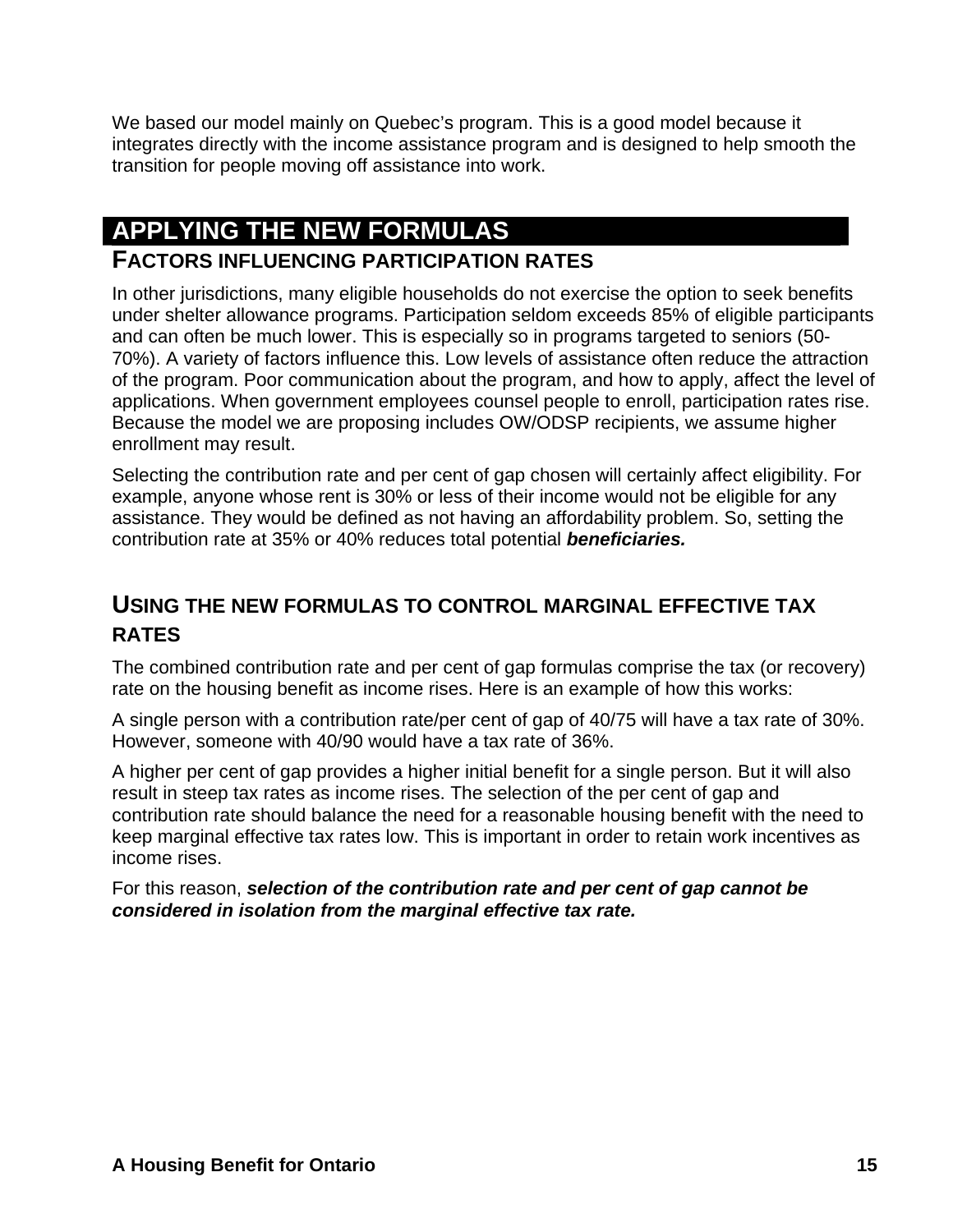## <span id="page-15-0"></span>**SELECTING FORMULAS THAT WILL PROVIDE INCENTIVES TO WORK**

Contribution and per cent of gap rates should be set at levels that ensure people who are able to work see a clear advantage to working. They should make social assistance less attractive. That means the formula chosen must always produce a favourable result when the housing benefit is combined with work income. This total must exceed what a person would receive on social assistance.

## **INTEGRATING THE HOUSING BENEFIT WITH OW/ODSP**

The proposed housing benefit incorporates the relatively low, existing OW shelter allowance as the benefit floor for those receiving OW. This allows the new housing benefit to be built on top of existing social assistance rates. It can be paid as a supplementary benefit, avoiding the many complicated benefit rate changes that occurred with the introduction of the Ontario Child Benefit.

Over time, the new housing benefit could become the income-based housing program for all low-income Ontarians. The basic needs and shelter allowance for social assistance could be merged into one benefit rate without distinction between shelter and basic needs. For the Ontario government, this removes the expensive and administratively cumbersome process of requiring social assistance recipients to provide more than a single, annual, piece of evidence of rent amount in order to maintain program eligibility. For recipients, it removes a paternal aspect of the system.

## **APPLYING THE FORMULAS: THREE EXAMPLES**

#### **Example One**

Hanifa is a lone parent with two children aged 7 and 9. She is receiving benefits from the Ontario Works program. She has no earnings at present. Her household's monthly income, including all benefits and tax credits is \$1,702. Her total income under the Housing Benefit would go up by \$79 a month to \$1,781.

| <b>Hanifa's Finances</b>                         |         | <b>Calculating Her Benefit</b>                       |           |  |
|--------------------------------------------------|---------|------------------------------------------------------|-----------|--|
| <b>OW basic needs</b>                            | \$374   | Rent                                                 | \$700     |  |
| <b>OW shelter</b><br>allowance                   | \$595   | <b>Minus OW shelter</b><br>allowance                 | 595<br>▭  |  |
| <b>Child benefits</b><br>and other credits       | \$733   | Gap between rent and<br>shelter allowance            | $=$ \$105 |  |
| <b>Total income</b><br>before housing<br>benefit | \$1,702 | <b>Housing benefit pays</b><br>75% of gap            | X.75      |  |
| <b>Total income</b><br>after housing<br>benefit  | \$1,781 | <b>Equals Hanifa's</b><br>monthly housing<br>benefit | \$79      |  |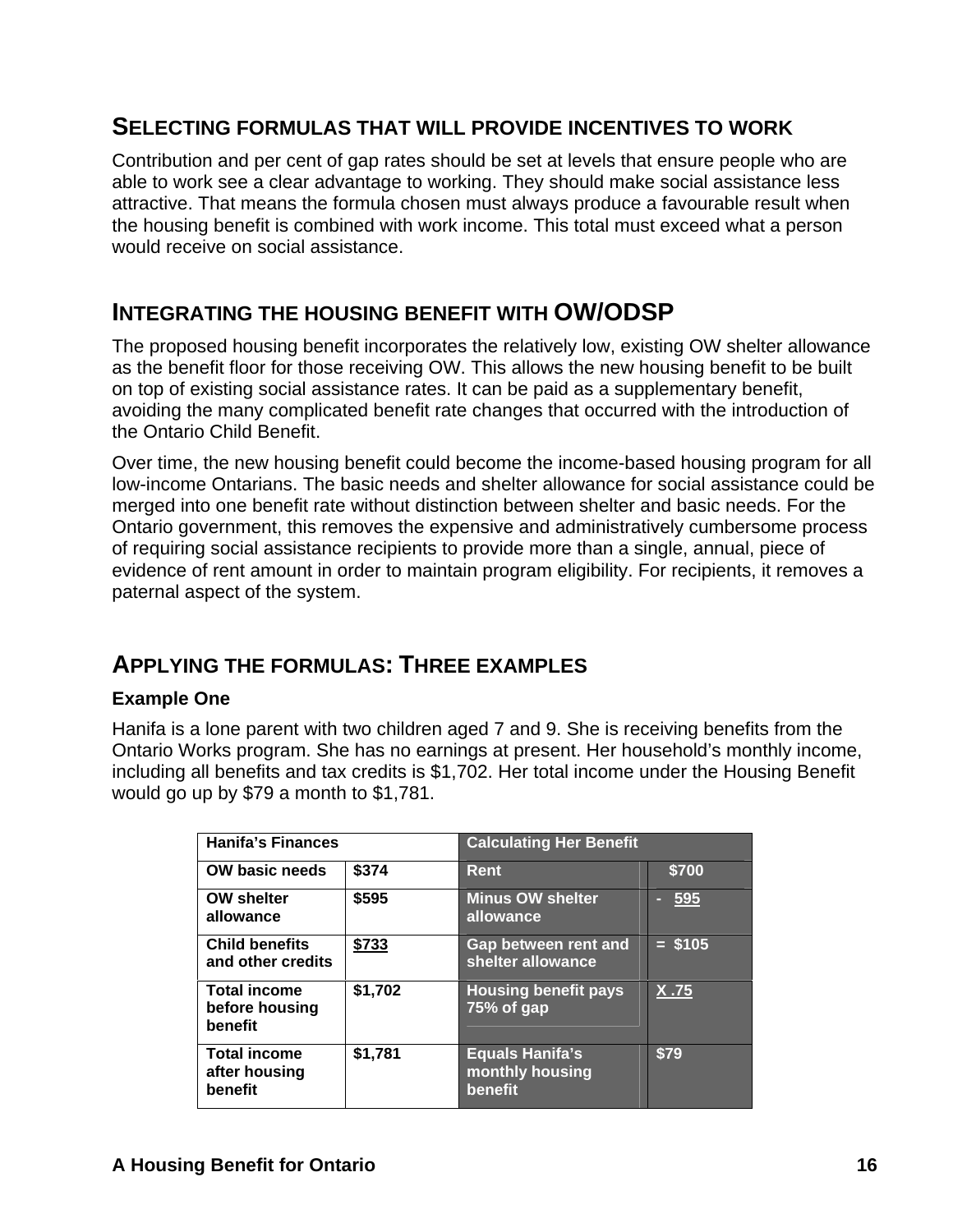#### **Example 2**

Bob is also a lone parent with two children. He is receiving OW and, like Hanifa, has a monthly income of \$1,702 including all benefits and tax credits. However, his rent is somewhat higher at \$850 per month. The housing benefit recognizes rents up to \$847 for calculating the benefit. Bob receives the maximum housing benefit of \$189 per month, increasing his total income to \$1,891 per month.

| <b>Bob's Finances</b>                            |         | <b>Calculating His Benefit</b>                                                                                                                    |           |  |
|--------------------------------------------------|---------|---------------------------------------------------------------------------------------------------------------------------------------------------|-----------|--|
| OW basic needs                                   | \$374   | <b>Bob's actual rent is</b><br>\$850/month. Because this rent<br>is over the maximum of \$847,<br>this amount is used to<br>calculate the benefit | \$847     |  |
| <b>OW shelter</b><br>allowance                   | \$595   | <b>Minus OW Shelter Allowance</b>                                                                                                                 | 595       |  |
| <b>Child benefits</b><br>and other credits       | \$733   | Gap between rent and shelter<br>allowance                                                                                                         | $=$ \$252 |  |
| <b>Total income</b><br>before housing<br>benefit | \$1,702 | Housing benefit pays 75% of<br>gap                                                                                                                | $X$ .75   |  |
| <b>Total income</b><br>after housing<br>benefit  | \$1,891 | <b>Equals Bob's monthly housing</b><br>benefit                                                                                                    | \$189     |  |

#### **Example 3**

Krystal is a lone working parent with two children. She works full-time and earns minimum wage plus various tax benefits and credits, generating a total monthly income of \$2,211. Her actual rent is \$800. Her total income under the housing benefit would rise to \$2,314.

| <b>Krystal 's Finances</b>                                                |         | <b>Calculating Her Benefit</b>                     |             |  |
|---------------------------------------------------------------------------|---------|----------------------------------------------------|-------------|--|
| <b>Employment income</b>                                                  | \$1,422 | <b>Rent</b>                                        | \$800       |  |
| Shelter allowance<br>(there is no housing<br>benefit for working<br>poor) | n/a     | Minus 30% of income<br>\$2,211<br><u>X .30</u>     | 663.30<br>□ |  |
| Child benefits and<br>other credits (including<br>WITB)                   | \$789   | $=663.3$                                           |             |  |
| <b>Total Income Before</b><br><b>Housing Benefit</b>                      | \$2,211 | Gap between rent and 30% of<br><i>income</i>       | $= $136.70$ |  |
| Total income after<br>housing benefit                                     | \$2,314 | Housing benefit pays 75% of<br>gap                 | <u>X.75</u> |  |
|                                                                           |         | <b>Equals Krystal's monthly</b><br>housing benefit | \$103       |  |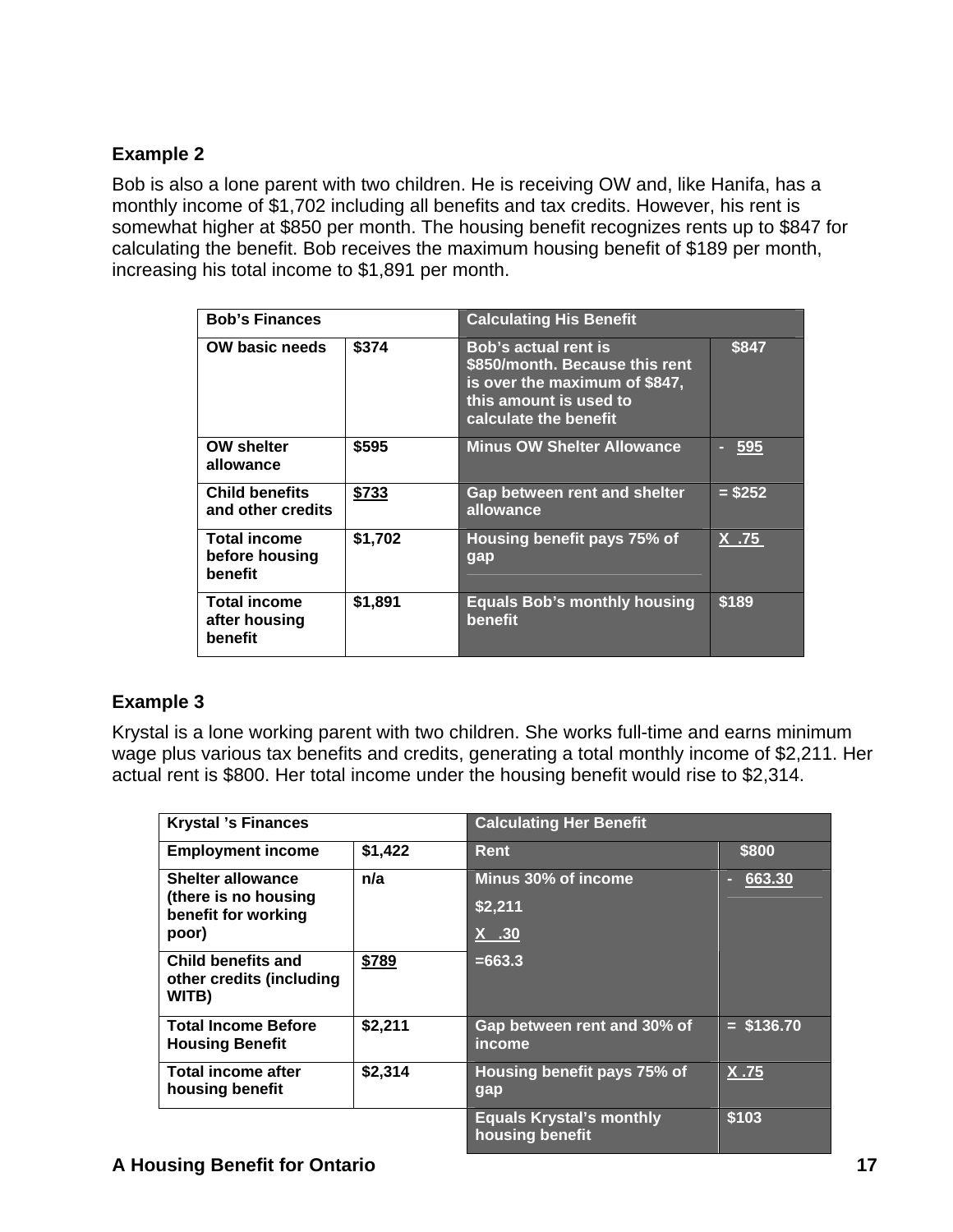# <span id="page-17-0"></span>**MODELLING AND COSTING: ONE PROGRAM DESIGN OPTION**

## **A SUMMARY OF THIS MODEL'S FEATURES**

#### **Computing the cost**

To estimate the cost, we used the Statistics Canada Survey of Household Spending. First, we determined the number of Ontario households in the survey eligible for the housing benefit based on the model below. We then computed the benefit each eligible household would get. Finally, we used Statistics Canada weights to estimate the costs for all eligible households in Ontario. Weighting is a statistical procedure that allows us to make conclusions about a whole population based on a sample.

#### **Participation rate**

A critical variable in determining program costs is the number of eligible households that will actually subscribe to the program. Participation rates will be highly affected by:

- the ease of the application process and
- whether OW/ODSP recipients will be eligible. (Participation rates will be high if caseworkers guide recipients into the program. When they leave OW/ODSP, they will remain in the program.)

Because we are proposing a model that includes OW/ODSP recipients, we assumed high participation rates in the cost estimate. We used 100% enrollment to show the highest possible cost of a program with the features we model.<sup>[16](#page-17-1)</sup>

#### **Household types**

 $\overline{a}$ 

The following household types are included in the model – in all cases they are renters.<sup>[17](#page-17-2)</sup>

- Working age single persons
- Families (including single and couples with or without children)
- Seniors with dependant children under the age of 18

#### **Exclusions from household types**

We have excluded two household types from the model:

<span id="page-17-1"></span> $16$  More realistic participation rates, based on the experience of other programs, are: seniors at 75%; families at 85%; and non-senior couples and singles at 85%.

<span id="page-17-2"></span> $17$  Although many housing allowance programs in other jurisdictions do include low-income home owners, for the purposes of this paper, we looked at renters only.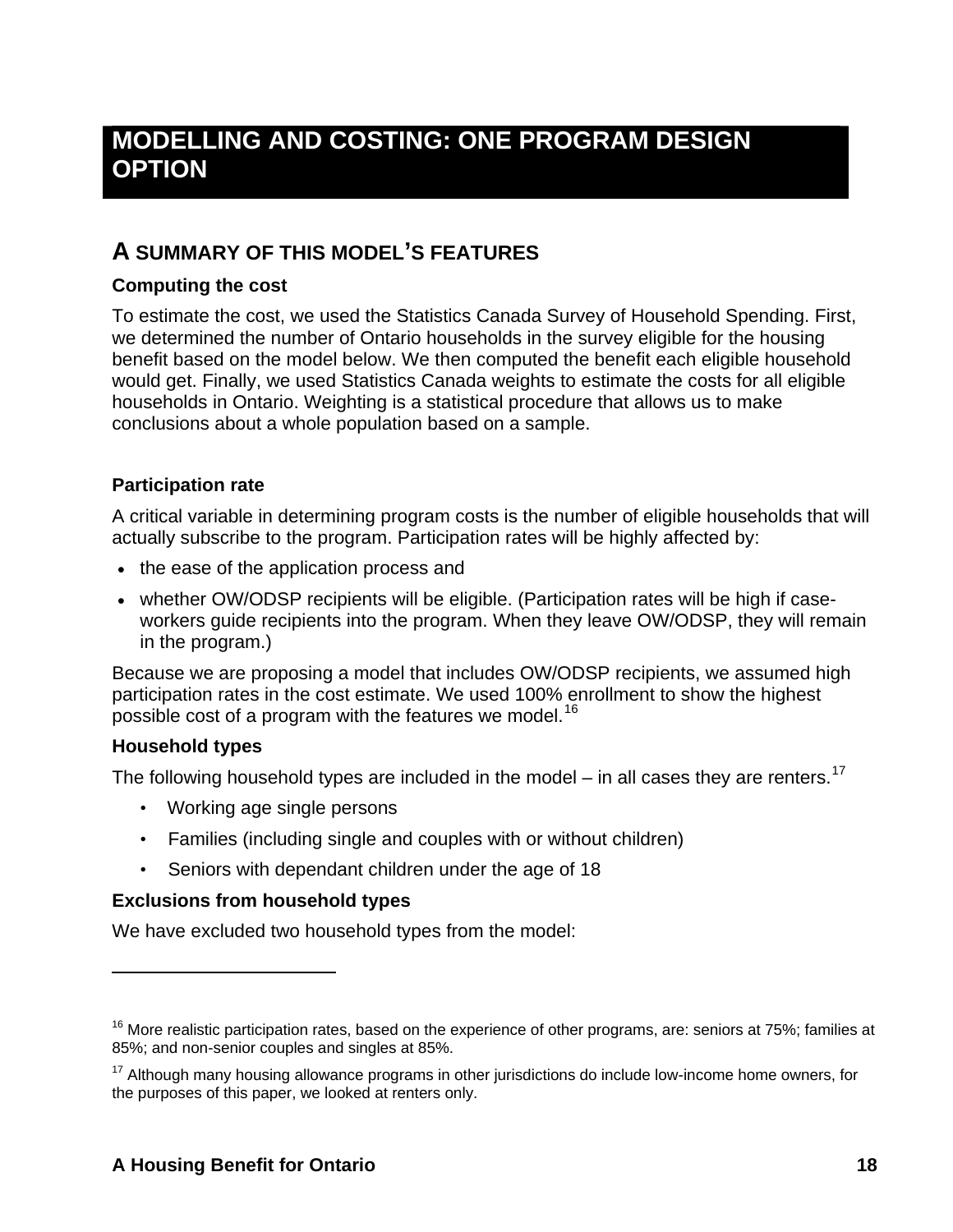*1. Seniors 65 and over:* We do not recommend implementing a program that covers all household types. We propose converting the existing senior's property tax credit to a monthly benefit payment. This would be a little more than \$60/month for most low income seniors, and would approximate the estimated housing benefit mean payment in this model. Converting this credit to a monthly benefit would make it more transparent that Ontario provides this money. Right now, the payment comes to seniors as part of their income tax return. For this reason, it is perceived as coming from the federal government.

*2. Post-secondary Students:* We excluded childless households under 25 who were not working all year, assuming these mainly represented students.

#### **Per cent of gap rate**

This model is based on a 75% rate of gap.

#### **Contribution rates**

The model uses contribution rates of:

- 30% for families and childless households of two or more people
- 40% for singles.

 $\overline{a}$ 

Families are excluded from the program if 30% of their income equals more than the maximum rent. Similarly, singles are excluded if 40% of their income equals more than the maximum rent.

#### **Maximum rent eligible for the housing benefit**

To determine maximum rent, the model uses median rents estimated from the Statistics Canada Survey of Household Spending (SHS) for the 2005 income year, as well as a combined data set from the 2004 plus 2005 files. This was to generate a larger sample and improve statistical validity. (Please see Appendix C for details on the data methodology.)

Medians were computed separately for urban areas of 100,000 or more population, and all other areas (both smaller urban and rural areas).<sup>[18](#page-18-0)</sup>

#### **Minimum rent eligible for the housing benefit**

The minimum rent contribution is based on the existing OW shelter maximum.

<span id="page-18-0"></span><sup>&</sup>lt;sup>18</sup> This seeks to reflect the typically lower costs in smaller markets. However, the limited sample size in the SHS precludes separate maximums for different cities. In the case of the smaller urban areas plus rural areas, SHS 2005 is supplemented by appropriate inflated data from the SHS 2004 because of the low number of SHS 2005 records in these areas. The CMHC rental survey is another option for deriving geographically varied rent maximums.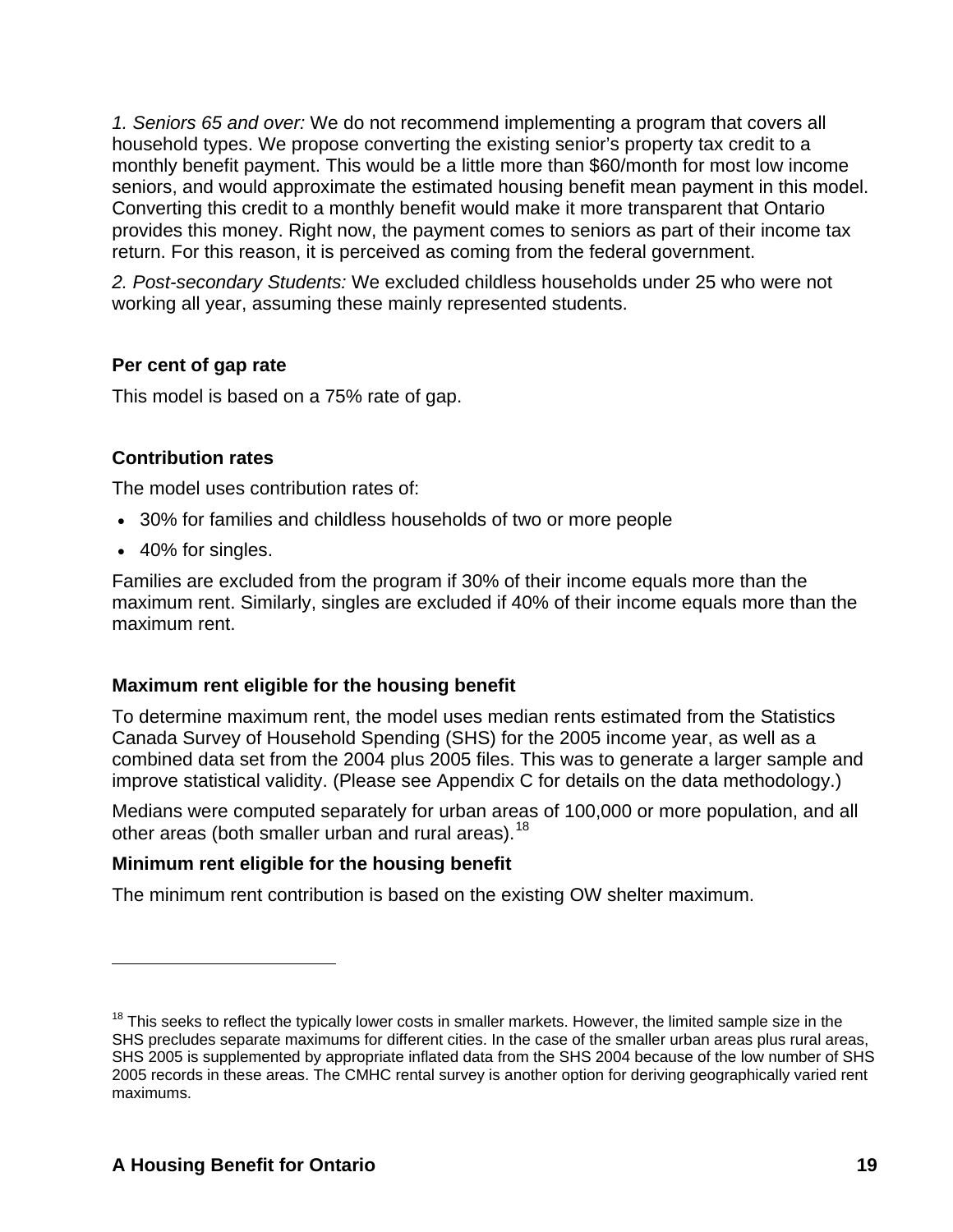#### <span id="page-19-0"></span>**Estimating household size**

We based our assumptions about the size of unit that a household lives in on the number of people in the household, as follows:

- One person households are assigned a bachelor unit.
- A two-person household is assigned a one bedroom unit.
- A three or four-person household is assigned a two bedroom unit.
- Larger households are assigned three bedroom units.

## **MINIMUM AND MAXIMUM RENTS USED IN COSTING**

The resulting minimum and maximum rents are shown in the following table. The table also identifies the associated income level of recipients (assuming a shelter-to-income ratio of 30%).

| Minimum and Maximum Rents Used in Costing Assessment |                          |          |                     |          |
|------------------------------------------------------|--------------------------|----------|---------------------|----------|
|                                                      | Cities with 100,000+ pop |          | Areas under 100,000 |          |
| Size of Household                                    | Min rent                 | Max rent | Min rent            | Max rent |
| 1 Person                                             | \$349                    | \$575    | \$349               | \$462    |
| 2                                                    | 549                      | 750      | 549                 | 549      |
| 3                                                    | 595                      | 847      | 595                 | 701      |
| $\overline{4}$                                       | 647                      | 847      | 647                 | 701      |
| 5                                                    | 697                      | 1100     | 697                 | 796      |
| 6                                                    | 723                      | 1100     | 723                 | 796      |
| Equivalent max income levels (@30%of income)         |                          |          |                     |          |
| 1 Person                                             |                          | \$18,480 |                     | \$17,250 |
| 2                                                    |                          | 30,000   |                     | 21,960   |
| 3                                                    |                          | 33,880   |                     | 28,040   |
| 4                                                    |                          | 33,880   |                     | 28,040   |
| 5                                                    |                          | 44,000   |                     | 31,840   |
| 6                                                    |                          | 44,000   |                     | 31,840   |

## **SUMMARY COST ESTIMATE FOR AN ONTARIO HOUSING BENEFIT**

The following table identifies the costs of the new housing benefit, assuming 100% participation by eligible renters. The estimate is broken down by household type.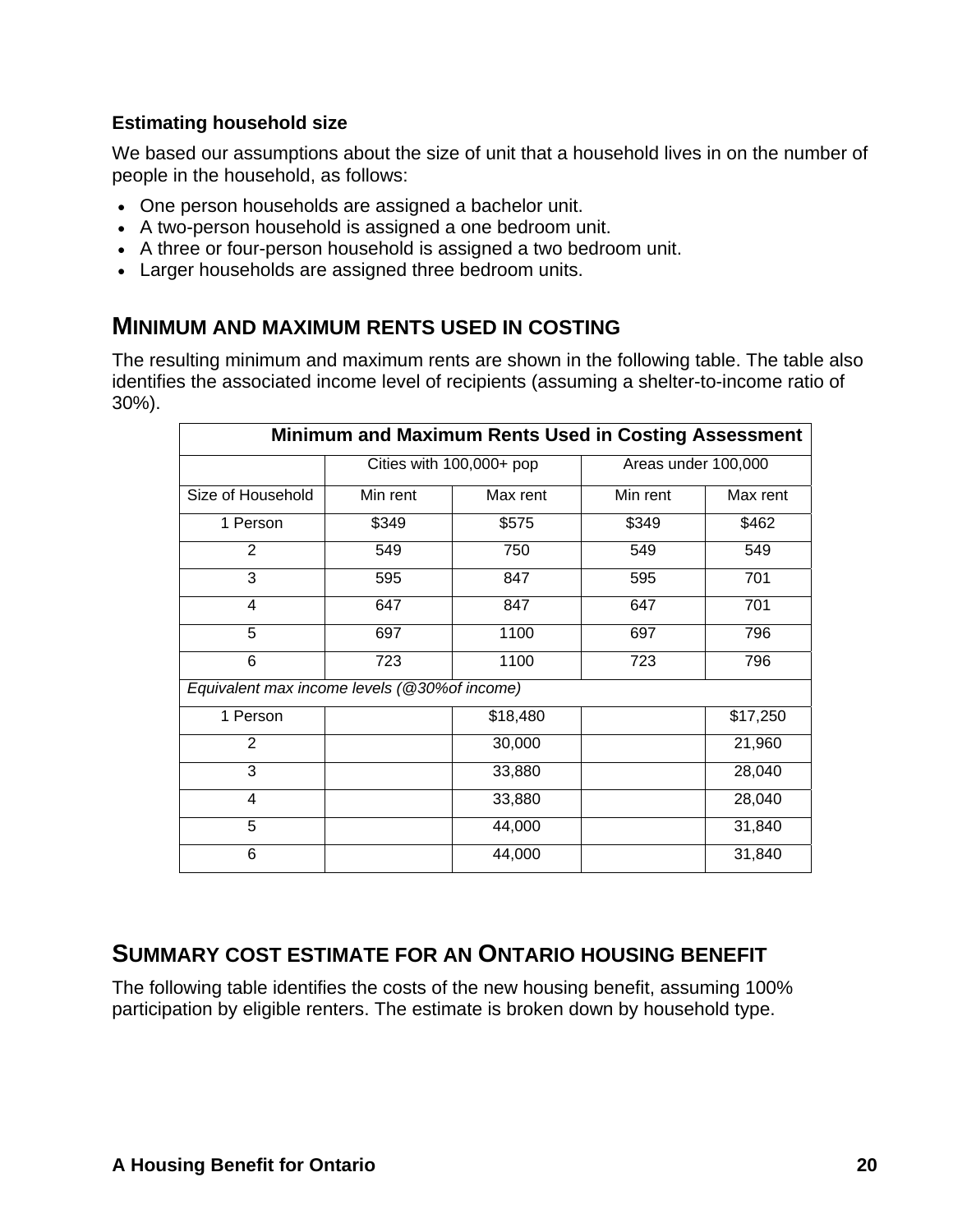<span id="page-20-0"></span>

| <b>Families</b><br><b>Households</b> |                              | <b>Singles and Other Childless</b> |                              | Total                   |                              |
|--------------------------------------|------------------------------|------------------------------------|------------------------------|-------------------------|------------------------------|
| Number of<br>Recipients              | Annual Cost (\$<br>millions) | Number of<br>Recipients            | Annual Cost (\$<br>millions) | Number of<br>Recipients | Annual Cost (\$<br>millions) |
| 65,721                               | \$93.6                       | 128,559                            | \$146.5                      | 194,280                 | \$240.1                      |

## **POTENTIAL SOURCES OF FUNDING FOR THIS MODEL**

A number of existing funds could be reallocated to support this proposed allowance:

#### **Ontario Works**

Our proposal is to augment, but not to replace, the existing shelter component of OW. That means any planned increases to the existing shelter component should be available to the new program. The increase in the shelter allowance over the past four years has added 9% to the monthly shelter allowance and has increased the budget by about \$250 million. If similar increases are planned in the next four years, these would provide a similar amount of new funding.

The proposed housing benefit is designed to sustain assistance to individuals and families leaving OW. It seeks to encourage this transition. For each person successful in leaving and remaining off of OW, the full, basic costs of welfare, plus shelter components, are no longer expended.

It is possible to fund five to eight new housing benefit recipients for each person moving off OW. In the model we illustrate in this paper, the average housing benefit us \$119. That compares to total OW benefits (at July 2008 rates) of \$572 for a single and \$962 for a couple with 2 children.

## **ROOF**

ROOF was planned to provide supplements for five years. The initial budget was \$185 million, over the full five years. Transitioning eligible ROOF recipients to the new program would provide \$147million. This is the remainder of the original five-year, \$185 million commitment, as only one year of five has been spent to date.

ROOF funding is derived in part from the federal/provincial Affordable Housing Program (AHP). The federal commitments terminate effective in March 2009. While there is no guarantee that the federal government will renew either the AHP or the Affordable Housing Trust programs, there is ongoing discussion and advocacy to re-engage the federal government. This is an unknown but potential source of funding. These recent federal initiatives have provided one-time, up-front capital funding, so are not precisely suited to an ongoing housing benefit program. However, part of such new funding could be converted to a flow of subsidy by investing in an annuity type model.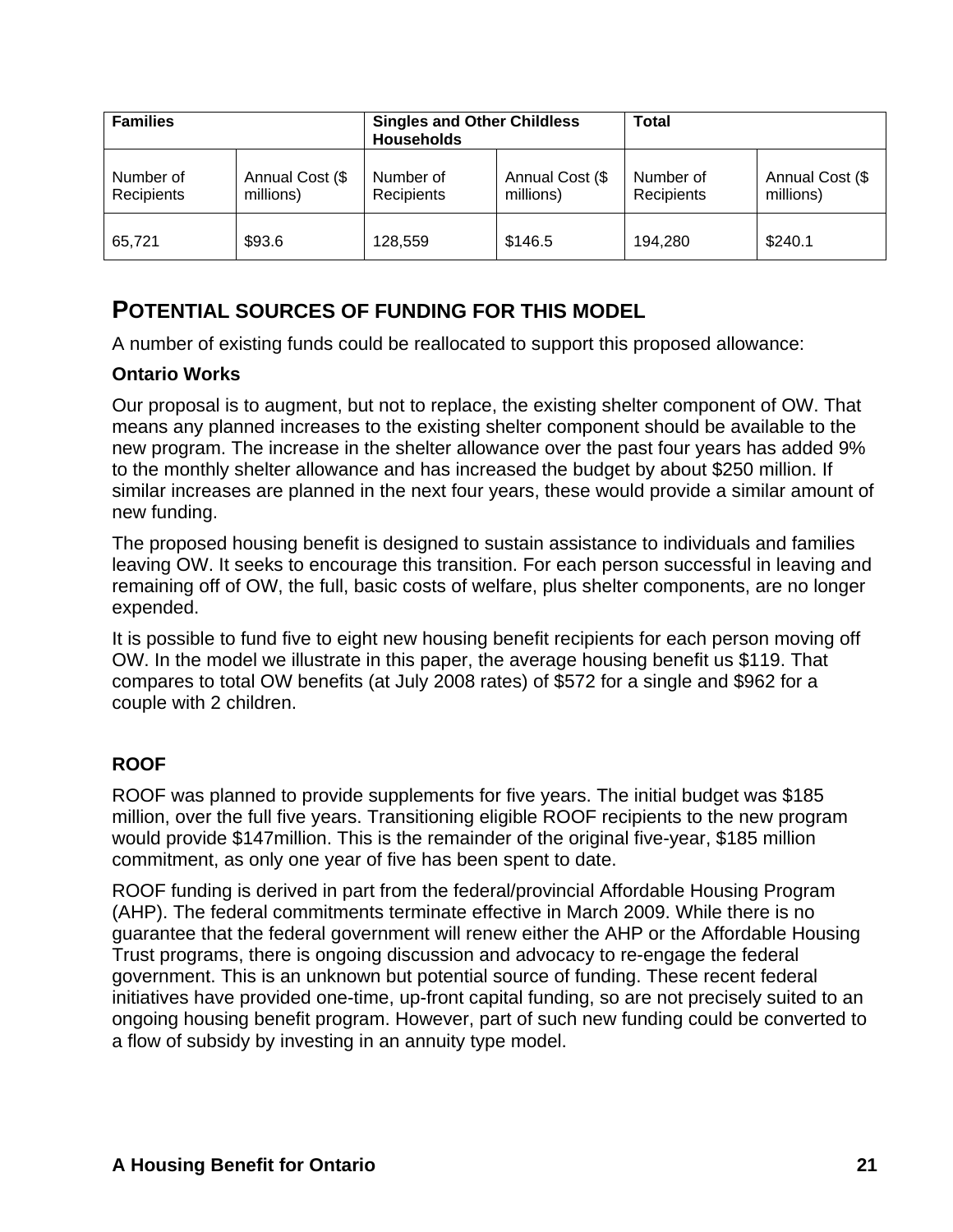#### **Ontario Property Tax Credit**

As noted earlier, the existing Ontario Property Tax Credit already provides a notional level of assistance to low income renters and owners. In the case of renters, the amount depends on their rent. This is paid out as a single payment, lumped into a general tax return. For this reason, it is seen by recipients as a federal refund. This could be converted to a monthly payment and provided as rental assistance.

The credits for seniors are generous, as there is no tax back until net income is \$22,000. For non- seniors, the value of the credit is eroded much sooner, once net income exceeds \$4,000. In both cases the property tax credit is combined with the sales tax credit. Any senior couple with a combined income of under \$22,000 would get an annual property tax credit of \$817 (\$68.08 monthly) if rent were \$800 per month.<sup>[19](#page-21-0)</sup>

For this reason, we recommend excluding seniors without dependants from the housing benefit and reconfiguring the renter tax credit to a monthly credit payment. Another option would be to eliminate the renter tax credit and use savings to fund the proposed housing benefit. If this option were chosen, seniors would need to be included in the model.

<span id="page-21-0"></span> $19$  A non-senior single paying rent of \$700 would get a renter tax credit of \$298 (\$25 per month) if income was \$10,000; \$258 if income \$12,000; \$218 if income \$16,000. This is significantly lower than the housing benefit, so would not be a realistic substitute for the proposed housing benefit. The maximum credit is also capped at \$1,000 with a combination of renter and sales tax credits. If the notional tax expenditure of \$218-\$258 per lowincome renter were eliminated, the realized saving could partially fund the new housing benefit.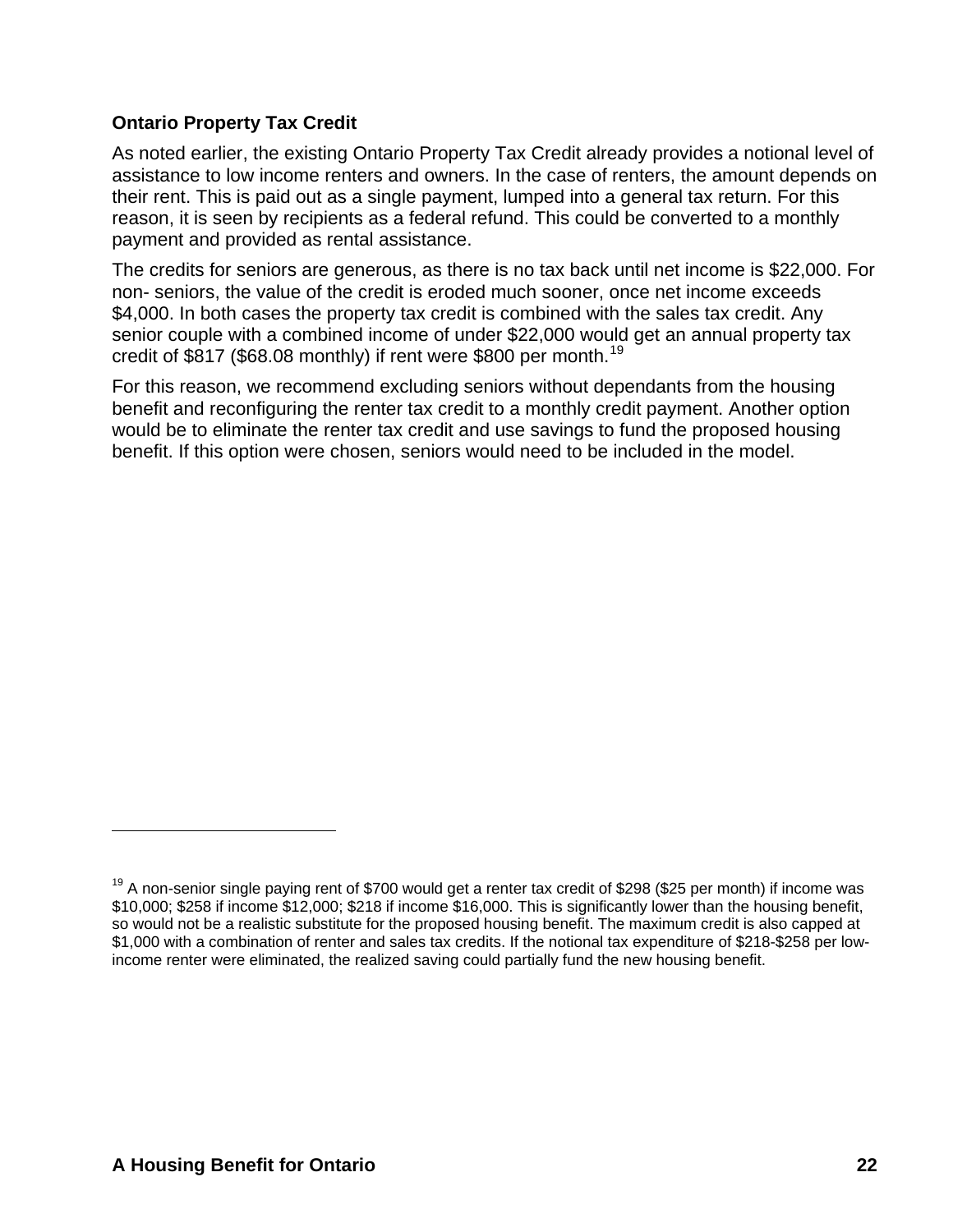## <span id="page-22-0"></span>**APPENDIX A**  COMMENTS ON THE RENTAL OPPORTUNITIES FOR ONTARIO FAMILIES (ROOF) PROGRAM

Launched in July 2007, ROOF provided a housing allowance of up to \$100 per month for a five-year period to eligible, low-income working families in Ontario.

The design is simple – a flat payment of \$100 per month if rent is greater than 30% of income.

This however creates a number of problems.

- 1. **The design is unfair to larger families**. A couple with five children receives the same amount as a lone parent with one child, although the former needs a much larger unit. All other housing allowances in Canada are sensitive to family size.
- 2. **The design is unfair to families living in high-cost markets**. A family living in a smaller community outside the GTA, such as Petawawa, Cornwall, or Chatham, might pay \$600 a month in rent for a two-bedroom apartment. They receive the same benefit as a family paying \$850 a month for a similar apartment in Toronto and Ottawa.
- 3. **The design has severe "notch effects."** Notch effects happen when there is a sudden drop in the dollar value of the benefit received. They should be avoided in designing income benefits, as they can produce unintended effects, such as making someone financially worse off when they earn more income – and we all agree that people should be better off the more money they make. In the case of ROOF, these notch effects operate for rent and income. Here are some examples:

| If a family's income is: | And rent is                  | Then the family                     | And receives:    |
|--------------------------|------------------------------|-------------------------------------|------------------|
| \$1,600                  | \$475 per month              | does not qualify for<br><b>ROOF</b> | zero per month.  |
|                          | \$485 per month              | qualifies for ROOF                  | \$100 per month. |
| \$20,000                 | more than \$500 per<br>month | qualifies for ROOF                  | \$100 per month. |
| \$20,050                 | more than \$500 per<br>month | does not qualify for<br><b>ROOF</b> | zero per month.  |

Thus, the family with the slightly higher income is *worse* off by \$1,150 per year than the family with the lower income.

4. **The design is unfair to families that save.** There is an asset limit of \$10,000 for eligibility in ROOF. This means low-income families that have scrimped and saved toward a down payment on a house are ineligible. Home ownership is particularly important for some immigrant groups.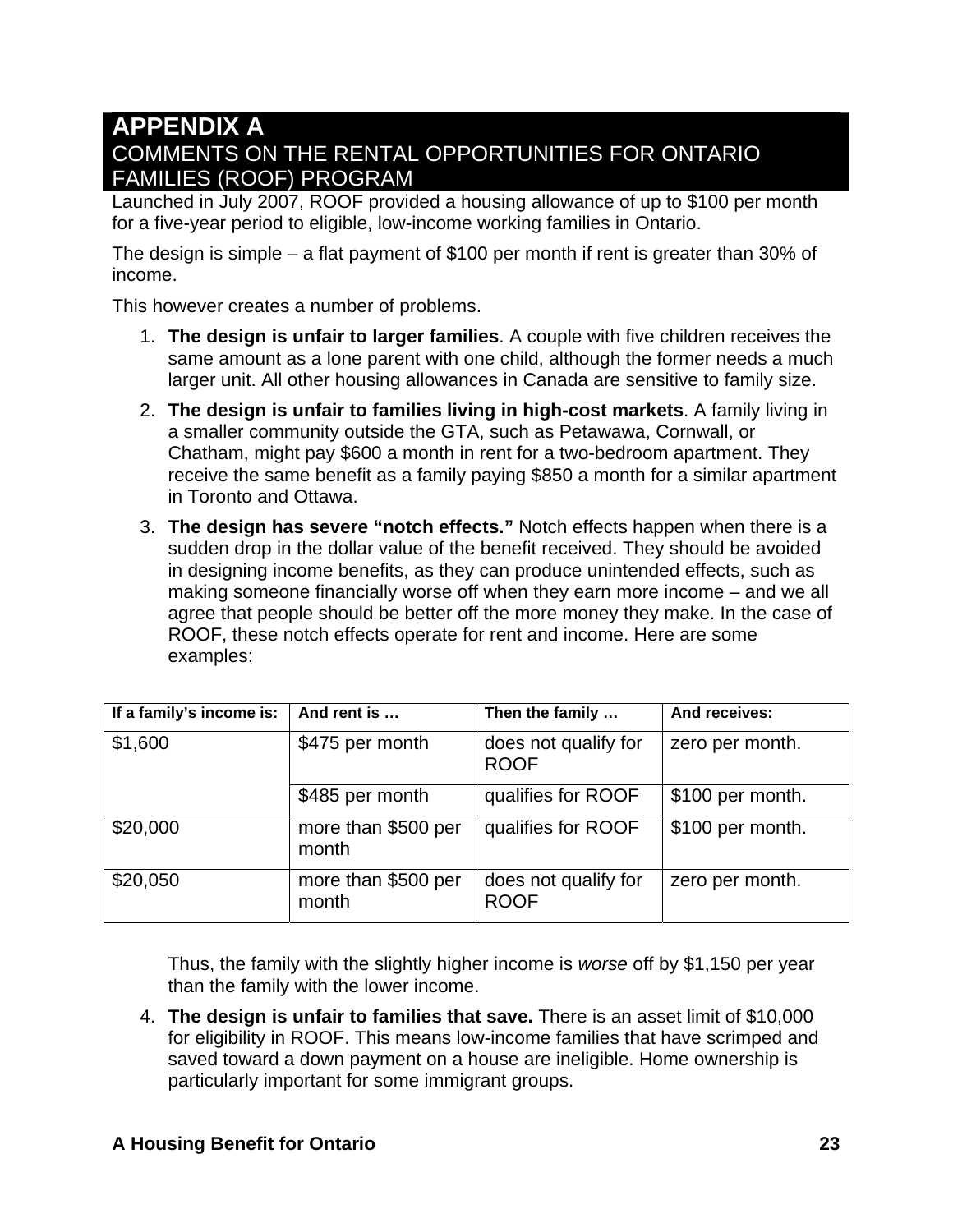5. **The flat \$100 is an easy target for some landlords.** Many landlords in a soft market are increasing rents less than the guideline amount, but if they know their tenants are receiving ROOF, they might be inclined to increase right up to the guideline, taking advantage of their tenant's reluctance to move.

In the housing benefit models we studied, such as the Quebec, Manitoba, and BC models, the housing allowance differs from family to family. This ensures that, that even if landlords know their tenants are recipients, they will not know the amount they receive.

- 6. **There are administrative problems in ROOF.** Applicants are not required to submit evidence of rent, as they are in all other provinces that have housing allowances. This is apt to bring the allowance into disrepute.
- 7. **Eligibility is severely restricted.** Families that worked in 2007 or 2008 are not eligible unless they were also working in 2006.
- 8. **ROOF is now closed**. The final application date was June 30, 2008. No new families may apply.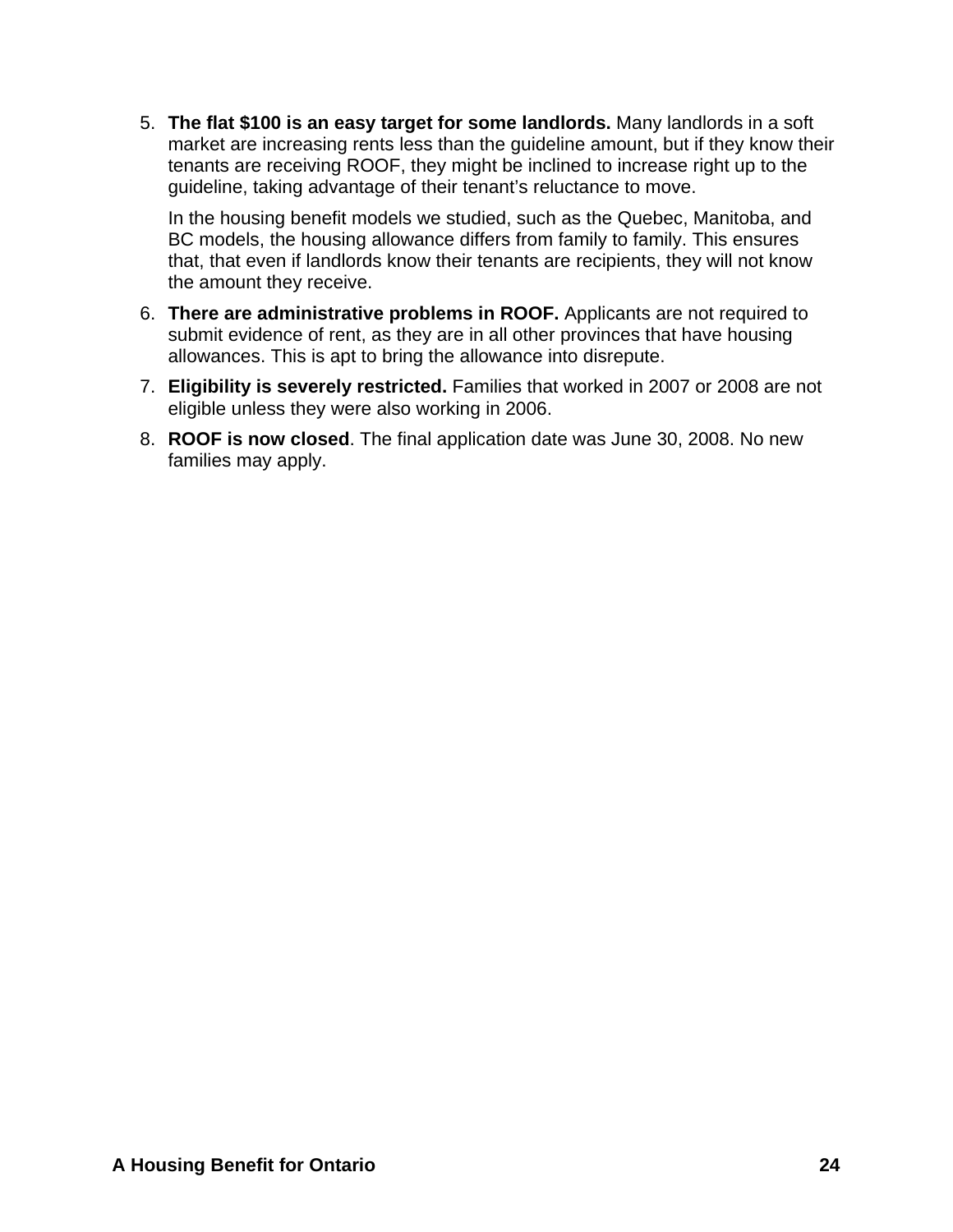# <span id="page-24-0"></span>**APPENDIX B**  HOUSING ALLOWANCES IN OTHER JURISDICTIONS

Various forms of housing or shelter allowance have been implemented in other Canadian provinces and abroad. Typically, the allowances are only one element within broader affordable housing strategies. They have proven to be durable and, in most cases, effective in reducing high shelter cost burdens. Some designs have been less effective than others and this provides useful insight into both good and weak design elements, based on experience.

In Canada, four provinces have had programs in place for more than 25 years: British Columbia, Manitoba, Quebec, and New Brunswick. More recently, Saskatchewan has introduced a shelter allowance, as has Ontario with the ROOF program (now in abeyance).

Manitoba and BC have "rental gap" type program. $^{20}$  $^{20}$  $^{20}$  Manitoba covers seniors (55+), non-welfare families, and disabled people. BC covers seniors (60+), working families, and some disabled people.

Quebec has a "housing cost gap" type program. $^{21}$  $^{21}$  $^{21}$  It covers seniors (55+) and lowincome families, both working and on welfare. Homeowners are also covered.

Saskatchewan's program covers welfare and non-welfare families, as well as disabled people.

Ontario ROOF program covers working families only, has already passed the application deadline, and only provides assistance for up to five years.

In most provinces the program rent maximums and benefit levels have not been updated. Because the level of assistance is low, participation among eligible persons is not high. BC did significantly expand their program in 2005. Quebec has perhaps the best design and this is reflected in substantially higher levels of enrollment. $^{22}$  $^{22}$  $^{22}$ 

| <b>Provincial Programs</b> |                |                 |                      |                       |  |
|----------------------------|----------------|-----------------|----------------------|-----------------------|--|
|                            | Enrollment     |                 | <b>Annual Budget</b> |                       |  |
|                            | <b>Seniors</b> | <b>Families</b> | <b>Seniors</b>       | <b>Families</b>       |  |
| <b>BC</b>                  | 15,000         | 5,000           | \$30m (2008)         | \$15m (2008,<br>est.) |  |
| Manitoba                   | 2,000          | 1,000           | \$3.2m(2005)         |                       |  |
| Quebec                     |                | 129,000         | \$90 million         |                       |  |

 $\overline{a}$ 

#### **A Housing Benefit for Ontario 25**

<span id="page-24-3"></span><span id="page-24-2"></span>

<span id="page-24-1"></span><sup>&</sup>lt;sup>20</sup> Rental gap programs cover only tenants.<br><sup>21</sup> Housing gap programs cover both tenants and homeowners.<br><sup>22</sup> For analysis and assessment of Canadian housing allowances, see Steele (2007) "Canadian Housing Allowances," in Peter A. Kemp (ed) *Housing Allowances in Comparative Perspective* (Bristol, UK: The Policy Press, University of Bristol).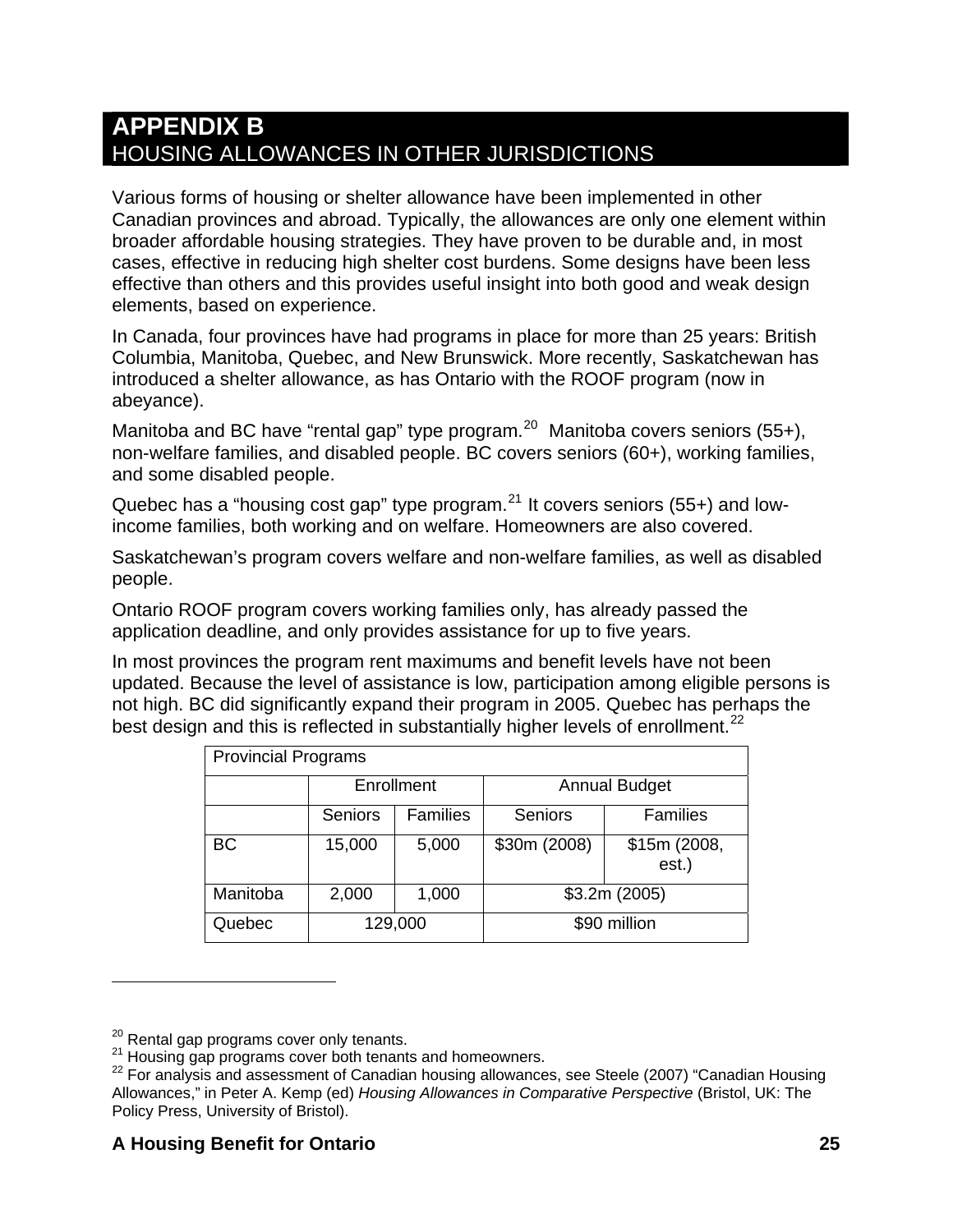The experience in other countries is quite varied, and also provides useful insight. $^{23}$  $^{23}$  $^{23}$ 

**In the UK,** there has been an extended debate over the design of their Housing Benefit, mainly related to work disincentives and claw-back effects. It is a universal entitlement and pays up to 100% of rent. As a consequence, the annual budget has expanded dramatically over the past decade.

**In Australia,** the Commonwealth Rental Allowance is directly tied to eligibility for income assistance. It was extended to low income working families in the 1980s. $^{24}$  $^{24}$  $^{24}$  Like Ontario Works shelter components, it suffers from lack of geographically-factored maximums.

**The US** Housing Choice Voucher is more like the Canadian Rent Supplement program than a classic allowance. For example, the subsidy payment goes directly to the landlord, not the tenant. Accommodation must pass exacting standards to be eligible.

1

<span id="page-25-0"></span><sup>23</sup> For more extensive discussion of the international experience see Pomeroy (2005*) Meeting the Need for Non Market Housing Demand in Ontario: International Experience with Demand Side Assistance* Prepared for Market Housing Branch, Ontario Ministry of Municipal Affairs and Housing.

<span id="page-25-1"></span> $24$  See discussion in Hulse (2007) "Housing allowances and the restructuring of the Australian welfare state" in Kemp (2007). The latter book contains chapters on the UK, US and many other countries, as well as an overall assessment by Peter A. Kemp. For a comparison of the US voucher and housing allowances in other countries, see Steele (2001) "Housing allowances under Section 8 and in other countries: a Canadian perspective" Urban *Studies* vol. 38, no. 1.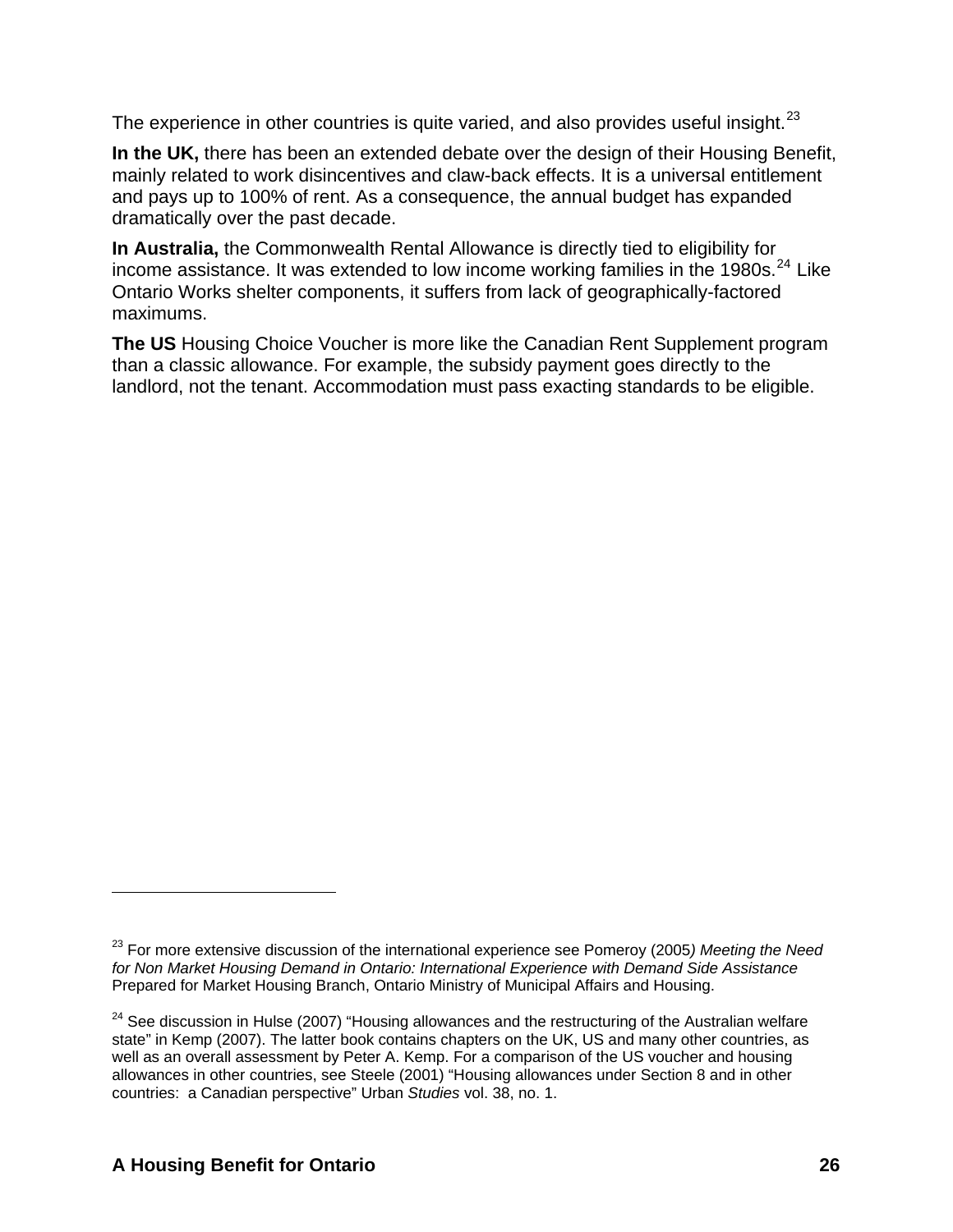# <span id="page-26-0"></span>**APPENDIX C** HOW THE ESTIMATION WAS DONE

## **THE SIMPLE 2005 ESTIMATES, USING THE 2005 SURVEY OF HOUSEHOLD SPENDING**

Statistics Canada conducts The Survey of Household Spending (SHS) each year. The survey collects information on household spending for the year and point-of-time information for December 31. Each SHS record gives the information for an individual household.

To do our estimate, we first established, for each Ontario SHS record, whether the household was eligible. We selected households that were "renters" on December 31. The maximum rent, which depended on household size, and the rent paid by the household then determined if the renter was eligible. The rent paid by the household is gross rent plus utility expenditure for the year. We then estimated the number of eligible households in Ontario in 2005 through a statistical procedure called "weighting" for each of the eligible records. We then summed this weighted amount.

For each eligible household, we computed the housing benefit based on our design model. The amount for each household was weighted and summed to get the total cost.

## **THE EXTENDED 2005 ESTIMATES, USING THE SHS 2005 AND THE SHS 2004 (INFLATED)**

Because there are a fairly small number of records for Ontario in any single year's survey, we incorporated the SHS 2004 survey into the estimate as well. We inflated the 2004 rent amounts to reflect 2005 levels using the rental component of the Ontario Consumer Price index (CPI). We adjusted upward by the overall CPI. Then we used the techniques described above to do the estimate. We added the result to the 2005 estimates and divided by two, to yield the extended 2005 estimates.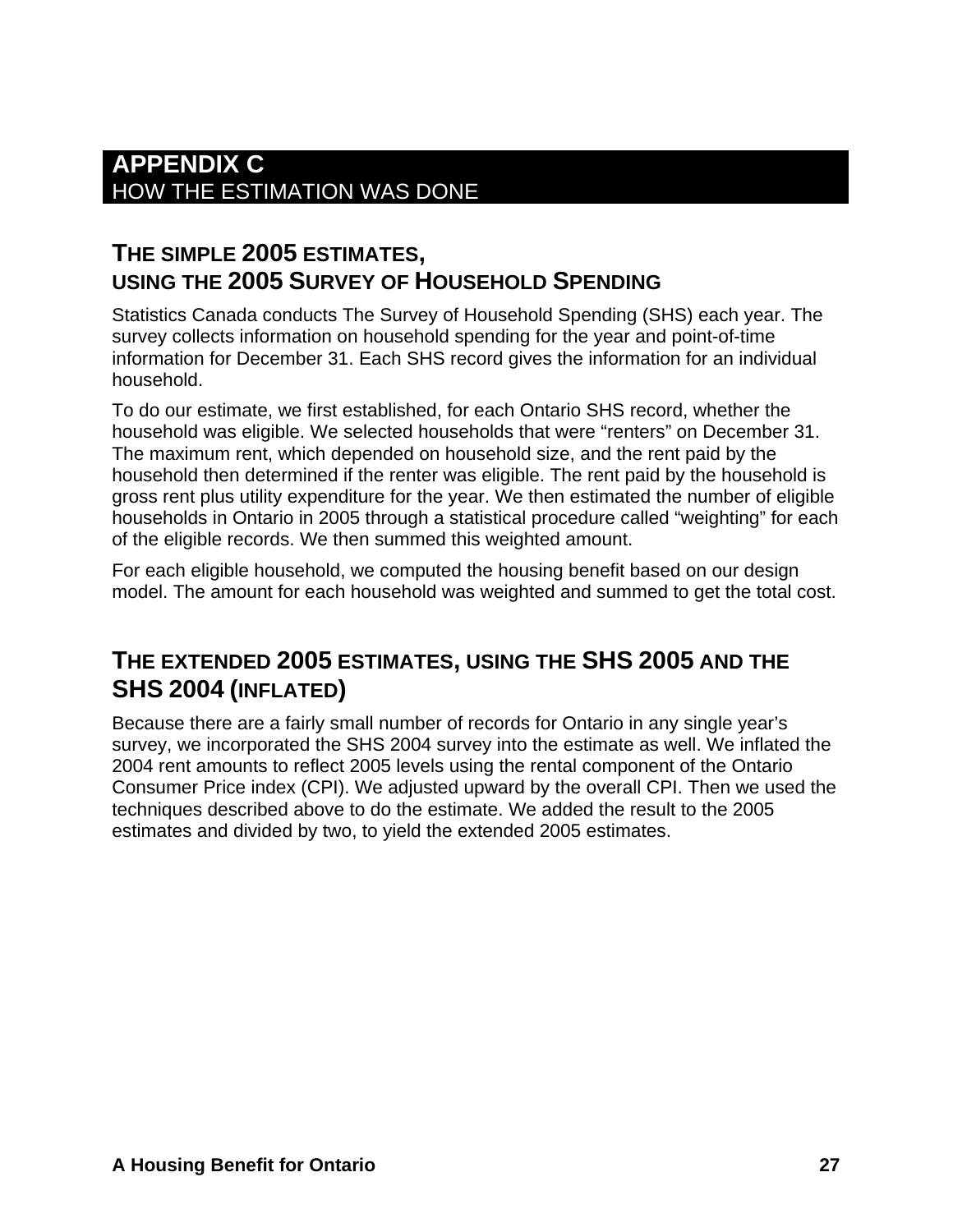## <span id="page-27-0"></span>**NOTES ON THE SUMMARY COST ESTIMATE**

## **1. Costs differ for different household types**

The estimated number of family recipients is just under 66,000. Because rents are higher for families, the amount of benefit is higher (on average \$119/family/month). The total estimated annual cost is \$94 million.

The largest group of potential recipients (non elderly couples, singles, and other households without children) is almost twice the size (close to 129,000) and is estimated to have a total annual cost of \$147 million.

## **2. Flexible factors for adjusting cost**

This initial analysis can be refined and cost-controlled by introducing tighter rent maximums and by excluding certain household types (for example seniors, by using the tax credit instead). If funding permits, a more generous benefit can be designed. A lower rent minimum for working families should be a priority.

#### **3. Costs will vary with the state of the economy**

The costs estimated here are based on economic conditions as they existed in 2005. If there were a recession with substantial job losses, costs would go up because of increased numbers of social assistance recipients. Some new EI recipients would also be eligible.

#### **4. Costs will vary with the rate of housing consumption**

If households do not increase their demand for housing in response to the program there will be no effect on competitive market rents. If, in response to the program, landlord raise their rents, or households move to better accommodation, this will affect costs over time.

This inflationary trend has not occurred in other Canadian programs of this kind. In those programs, recipients used the cash they received to buy more food and other goods and services, not to improve their housing. This is not surprising, given that households eligible to receive the allowance pay more than 30% of their income on rent and receive only part of the affordability gap.

To prevent a behavioural response on the part of landlords or tenants, it is crucial that the foundational features of a design remain intact:

- Pay substantially less than 100% of the affordability gap.
- Require a substantial contribution towards housing expense on the part of the household (30% of income or, for the lowest-income recipients, the equivalent of the OW shelter maximum).
- Ensure the housing benefit goes only to low-income households.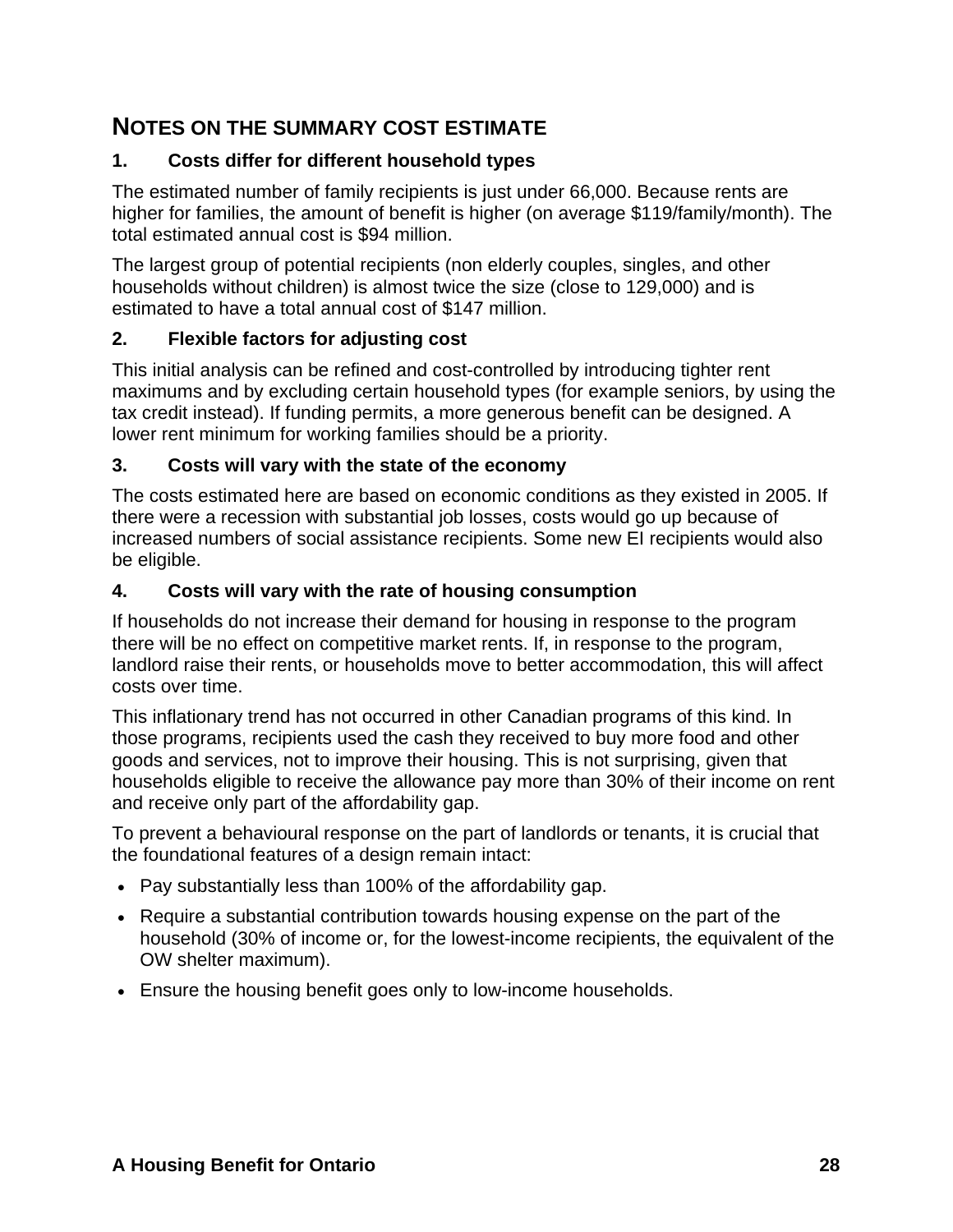The integrity of the program also rests on the following aspects of administration:

- The housing benefit is paid to the tenant, preferably by direct deposit, not to the landlord.
- No landlord involvement is required in the application process except in rare cases.
- Applicants must present evidence of rent paid in the form of a rent increase notice, a lease, or a rent receipt. (This last must be presented on demand to Canada Revenue Agency auditors in any case.)